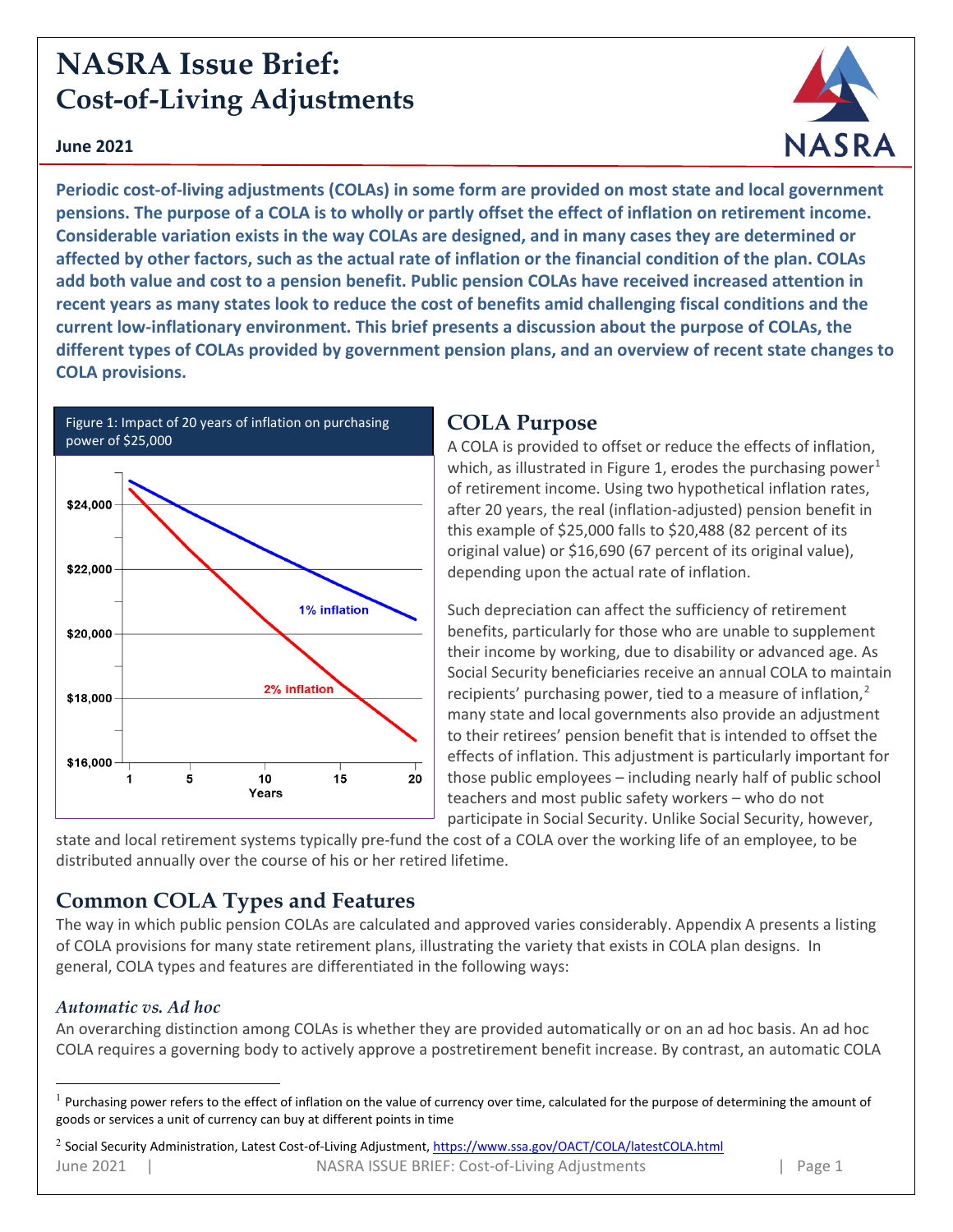occurs without action, and is typically predetermined by a set rate or formula. In some cases, ad hoc COLAs are contingent on other factors, such as a maximum unfunded liability amortization period.

#### *Simple vs. Compound*

Another distinction between COLA types is whether the increase is applied in a simple or compound manner. Under a simple COLA arrangement, each year's benefit increase is calculated based upon the employee's original benefit at the time of his or her retirement. Under a compound COLA arrangement, the annual benefit increase is calculated based upon the original benefit as well as any prior benefit increases. Some COLAs contain both features, i.e., they may be "simple" until the retiree reaches a certain age or year retired, at which point COLA benefits are calculated using a compound method.

#### *Inflation-based*

Consistent with the original purpose for providing a COLA, many state and local governments provide a post-retirement COLA based on a consumer price index (CPI), which is a measure of inflation. Most provisions like this restrict the size of the adjustment, such as by "one-half of the CPI" and/or "not to exceed three percent." The most recognized CPI measures are calculated and published by the U.S. Bureau of Labor Statistics (BLS), and the CPI measures used by most public pension plans are either the CPI-U (based on all urban consumers) or the CPI-W (urban wage earners and clerical workers). Some states use state- or region-specific inflation measures to determine the amount of the COLA.

|  | Table 1: Select public plans by COLA type |
|--|-------------------------------------------|
|--|-------------------------------------------|

|                  | <b>Linked</b><br>to<br>inflation | <b>Linked to</b><br>investment<br>or funding<br>condition | <b>Fixed</b><br>percentage<br>or other<br>factor | <b>Total</b> |
|------------------|----------------------------------|-----------------------------------------------------------|--------------------------------------------------|--------------|
| <b>Automatic</b> | 47                               | 14                                                        | 11                                               | 72           |
| Ad-hoc           |                                  | 0                                                         | 23                                               | 28           |
| otal             |                                  |                                                           | 34                                               | 100          |

*Note:* COLAs for *s*ome employees of local governments who participate in statewide systems are discretionary based on the decision of individual local government. See Appendix A for more details.

#### *Performance-based*

Some public pension plans tie their COLA to the plan's funding level or investment performance. In one statewide system, for example, the COLA falls within a percentage range specified in statute and is tied to CPI, based on the funding level of the plan. Annuitants with another state system receive a permanent benefit increase tied to their length of service, when the fund's actuarial investment return exceeds the assumed rate of investment return. Depending on the method of calculation, a performance-based COLA can potentially result in a COLA that is higher than inflation or that offsets only a portion of the loss of purchasing power.

#### *Delayed-onset or Minimum Age*

Another characteristic contained in some automatic COLAs is to delay its onset, either by a given number of years or until attainment of a designated age. A COLA with this feature may also take on any of the characteristics stated above and will become available to a retiree once he or she meets the designated waiting period or age requirement.

#### *Limited Benefit Basis*

Some retirement systems award a COLA calculated on a portion of a retiree's annual benefit, rather than the entire amount. For example, one system provides a COLA of up to three percent applied to only the first \$13,000 of benefits. In such cases, the COLA can also be tied to an external indicator, such as CPI, and other factors, such as delayed onset, may also be in place.

#### *Self-funded Annuity Option*

Some state retirement plans offer post-retirement benefit increases through an elective process known as a selffunded annuity account. Under this design, a member effectively self-funds his or her COLA by choosing to receive a lower monthly benefit in exchange for a fixed rate COLA to be paid annually upon retirement.

#### *Reserve Account*

Other public retirement systems pay COLAs from a pre-funded reserve account. This is a variation on the COLA tied to investment performance, since the reserve account is funded with excess investment earnings. Under this scenario, a COLA is provided from the funds set aside in the reserve account. Sometimes a stipulation is attached that the fund itself must reach a certain size for any COLA to be granted in a given year.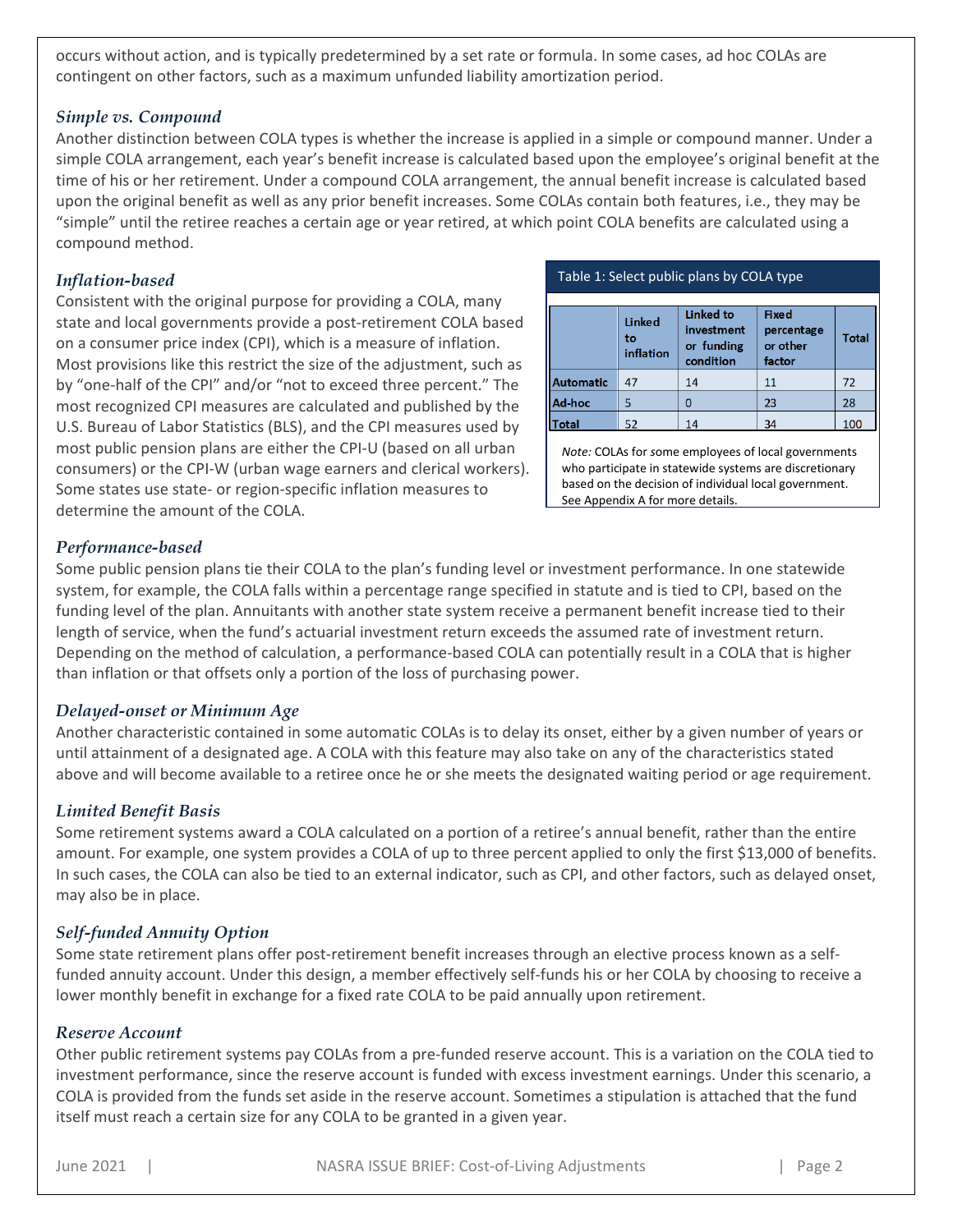## **COLA Costs**

The cost of a COLA predictably depends on the characteristics of the COLA benefit. Such factors as its size; the portion of the benefit to which the COLA applies; whether or not the COLA is paid annually or irregularly; whether the adjustment is simple or compounded, and other features, all affect its cost. As shown in the table below, GRS Consulting estimates that an automatic COLA of one-half of an assumed CPI of three percent, compounded, will add 11 percent to the cost of the retirement benefit. An automatic COLA of three percent, compounded, is estimated to add 26 percent to the cost of the benefit.<sup>[3](#page-2-0)</sup>



#### *GRS Consulting*

The Governmental Accounting Standards Board (GASB) requires public pension plans to disclose assumptions regarding COLAs, including whether the COLA is automatic or ad hoc, and to include the cost of COLAs in projections of pension benefit payments. GASB considers an ad hoc COLA to be "substantively automatic" when a historical pattern exists of granting ad hoc COLAs or when there is consistency in the amount of changes to a benefit relative to an inflation index.[4](#page-2-1)

### **Recent Changes to COLAs**

As part of efforts to contain costs and to ensure the sustainability of public pension plans, and in response to the recent period of historically low inflation, many states have made changes to COLA provisions by adjusting one or more of the COLA design elements mentioned above<sup>[5](#page-2-2)</sup> (see Figure 2). As described in Appendix A, since 2009, 18 states have changed COLAs affecting current retirees, seven states have addressed current employees' benefits, and six states have changed the COLA structure only for future employees. The legality of these modifications in several states has been challenged in court, as noted in Appendix A.

In most cases, changes to COLA provisions require an act of the legislature and approval of the governor. However, in some cases retirement



<span id="page-2-0"></span><sup>3</sup> GRS Consulting, ["Postemployment Cost-of-Living Adjustments: Concepts and Recent Trends,"](http://www.nasra.org/Files/Topical%20Reports/Cost-of-Living%20Adjustments/GRSCOLAbrief.pdf) April 2011

<span id="page-2-2"></span>

<span id="page-2-1"></span><sup>4</sup> Governmental Accounting Standards Board Statement No. 67, Financial Reporting for Pension Plans <sup>5</sup> [National Conference of State Legislatures](http://www.ncsl.org/research/fiscal-policy/pension-and-retirement-legislative-summaries-and-r.aspx)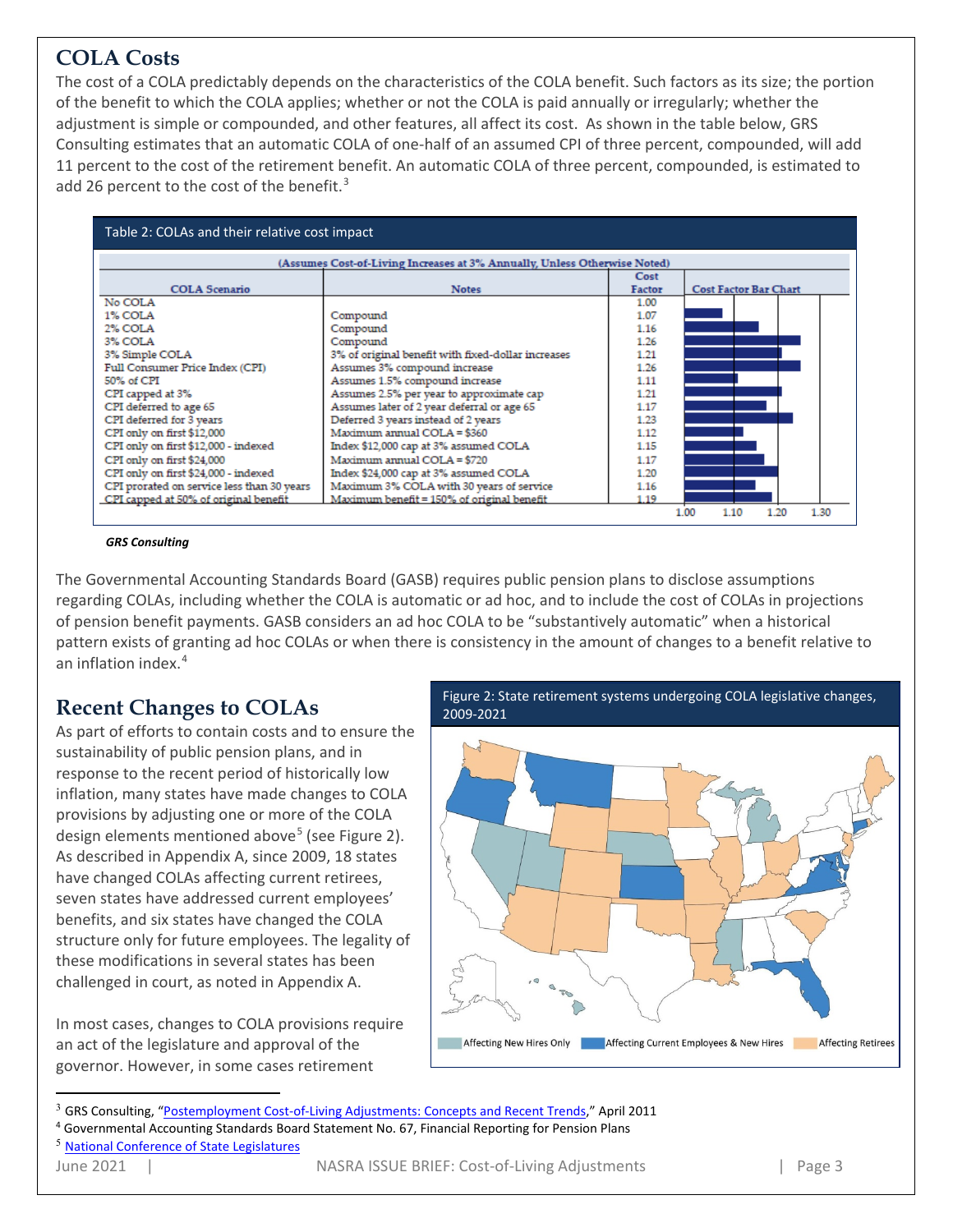boards have been vested with the authority to enact COLA reforms; this authority has been exercised in three states – Maine, Missouri, and Ohio – since 2016. As noted above, most COLA changes affecting current retirees were subjected to legal challenge. Legal rulings issued in recent years upheld COLA reductions passed in New Jersey, and several other states, and fully or partially rejected COLA reductions passed in Illinois, Montana, and Oregon. A 2015 legal settlement pronounced material changes to COLA provisions for public employees in Rhode Island.

### **Impact of Inflation on COLA Changes**

The impact of changes to COLA provisions for retirees and pension plans is largely determined by actual measured levels of price inflation. Since 2015, the average of the prior ten years' increase in CPI-U has been at or below 2 percent. This represents a significant decline from prior periods of inflation (see Figure 3). At present levels, inflation remains lower than the automatic COLA caps for most public pension plans that have a cap, even in cases where the cap was recently lowered. If inflation remains low, retirees will not be seriously impacted by these changes. However, if inflation rises to levels observed in prior years, some retirees will experience a decline in the purchasing power of their retirement benefit.

Actuaries typically make assumptions about COLA increases, based on the plan's COLA provisions. Such assumptions include a rate of inflation, if inflation is a factor in the plan's determination of COLA increases. All else equal, a reduction in a plan's COLA assumption will cause a decline in the plan's liabilities and cost.



### **Conclusion**

The effects of a COLA can be consequential both in protecting purchasing power and in adding costs to a plan. As states consider measures to ensure the sustainability of their pension plans, for those currently retired, for those still employed, and for future generations of workers, policymakers are reexamining all aspects of benefit design and financing, including the way COLAs are determined and funded. Just as high periods of inflation in the past placed pressure on states to add or adjust COLAs upward, the recent low rates of inflation, combined with rising pension plan costs, have spurred action to reconsider COLA levels. Some states have included provisions that would enable COLAs to increase should inflation grow or should funding status or fiscal conditions improve.

*Minneapolis Fed*

### **See also**

- 1. Gary Findlay, ["Addressing Inflation in the Design of Defined Benefit Pension Plans"](http://www.nasra.org/Files/Topical%20Reports/Cost-of-Living%20Adjustments/Addressing%20Inflation%20in%20the%20Design%20of%20Defined%20Benefit%20Pension%20Plans.pdf)
- 2. [Cost-of-Living Adjustments @NASRA.org](http://www.nasra.org/cola)

### **Contact**

Keith Brainard, Research Director, [keith@nasra.org](mailto:keith@nasra.org) | Alex Brown, Research Manager, [alex@nasra.org](mailto:alex@nasra.org) National Association of State Retirement Administrators, [www.nasra.org](http://www.nasra.org/)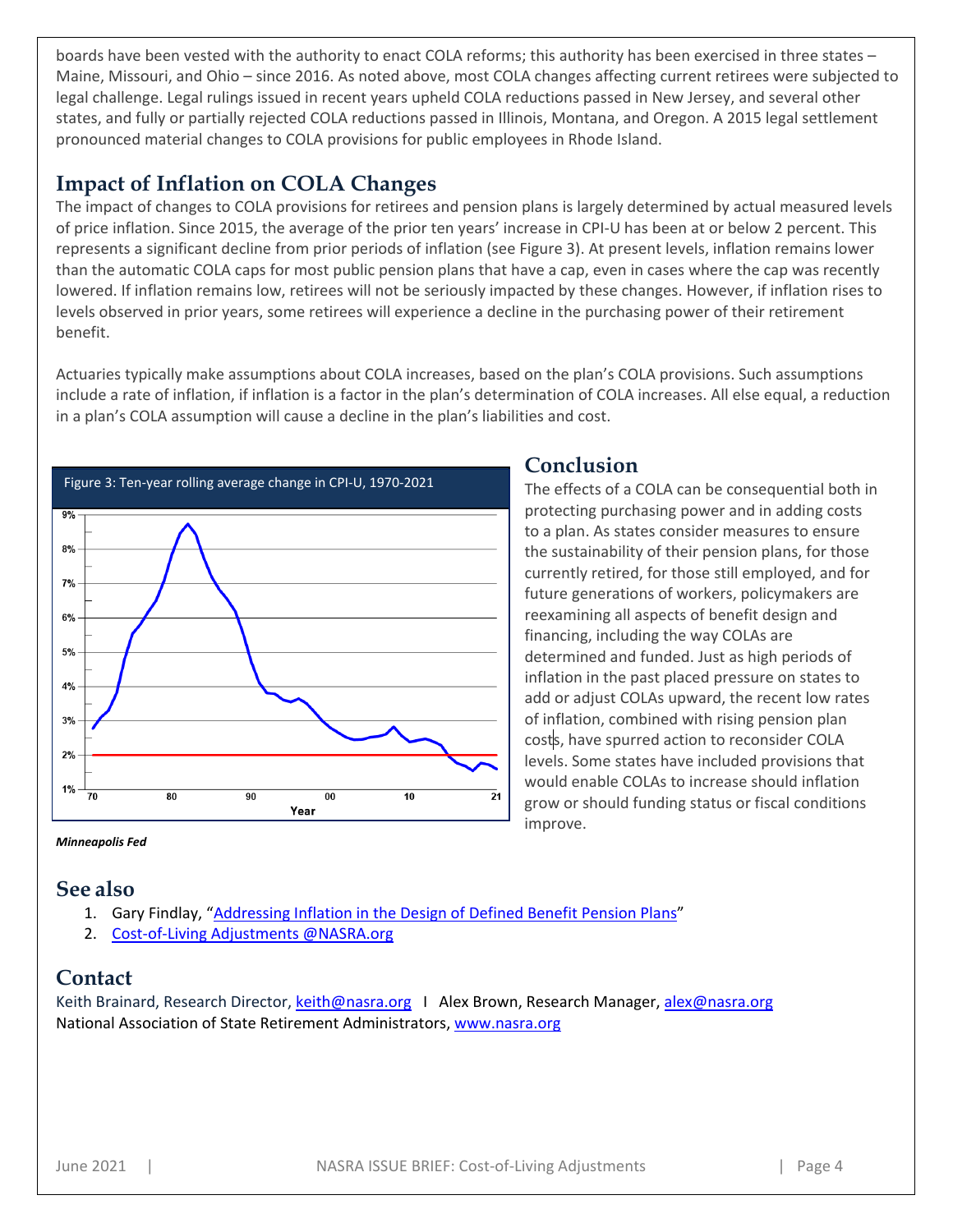| <b>Appendix A: COLA Provisions by State-Level Plan and Recent Changes</b> |                                                                                                                                                                                                                                                                                                                                                                                                                                                                                  |                                                                                                                                                                                                                                                                                                                                                                                                                  |
|---------------------------------------------------------------------------|----------------------------------------------------------------------------------------------------------------------------------------------------------------------------------------------------------------------------------------------------------------------------------------------------------------------------------------------------------------------------------------------------------------------------------------------------------------------------------|------------------------------------------------------------------------------------------------------------------------------------------------------------------------------------------------------------------------------------------------------------------------------------------------------------------------------------------------------------------------------------------------------------------|
| Plan                                                                      | <b>COLA Provision</b>                                                                                                                                                                                                                                                                                                                                                                                                                                                            | 2009-2021 Changes                                                                                                                                                                                                                                                                                                                                                                                                |
| Alaska PERS                                                               | Automatic, lesser of 75% of CPI or 9%, simple, for those age 65<br>and above; lesser of 50% of CPI or 6% for those age 60 or having<br>received benefits for at least 5 years; An additional in-state COLA<br>is provided to beneficiaries who reside in Alaska. Members are<br>eligible if they entered the PERS before 7/1/86 or entered after<br>6/30/86 and have attained at least age 65. The Alaska COLA is<br>equal to the greater of 10% of their base benefits or \$50. |                                                                                                                                                                                                                                                                                                                                                                                                                  |
| Alaska Teachers                                                           | Automatic, lesser of 75% of CPI or 9%, simple, for those age 65<br>and above; lesser of 50% of CPI or 6% for those age 60 or having<br>received benefits for at least 5 years; An additional in-state COLA<br>is provided to beneficiaries who reside in Alaska. Members are<br>eligible if they entered the TRS before 7/1/86 or entered after<br>6/30/86 and have attained at least age 65. The Alaska COLA is<br>equal to the greater of 10% of their base benefits or \$50.  |                                                                                                                                                                                                                                                                                                                                                                                                                  |
| Alabama ERS                                                               | Ad hoc as approved by the legislature.                                                                                                                                                                                                                                                                                                                                                                                                                                           |                                                                                                                                                                                                                                                                                                                                                                                                                  |
| Alabama Teachers                                                          | Ad hoc as approved by the legislature.                                                                                                                                                                                                                                                                                                                                                                                                                                           |                                                                                                                                                                                                                                                                                                                                                                                                                  |
| Arkansas PERS                                                             | Automatic 3% compounded.                                                                                                                                                                                                                                                                                                                                                                                                                                                         |                                                                                                                                                                                                                                                                                                                                                                                                                  |
| Arkansas State<br>Highway<br>Employees                                    | Automatic, lesser of 3% or CPI, compounded.                                                                                                                                                                                                                                                                                                                                                                                                                                      | Prior to legislation approved in2017, an<br>annual automatic COLA of 3% was granted.                                                                                                                                                                                                                                                                                                                             |
| Arkansas<br>Teachers                                                      | Automatic 3% simple; compounded on an ad hoc basis as<br>determined by the Board.                                                                                                                                                                                                                                                                                                                                                                                                | 2017 legislation gives the TRS board the<br>authority to reverse a compound COLA<br>granted in 2009 if necessary to maintain the<br>actuarial soundness of the system.                                                                                                                                                                                                                                           |
| Arizona Public<br>Safety Personnel                                        | Automatic, based on CPI for the Phoenix region, up to 2.0%. For<br>new hires on or after 7/1/17, the cap is lowered to 1.5% if the<br>system falls below 90% funded; 1.0% if below 80% funded; and<br>the COLA is eliminated if below 70% funded.                                                                                                                                                                                                                                | Legislation approved in February 2016<br>replaces the Permanent Benefit Increase<br>(PBI) with a traditional COLA for current and<br>future retirees that is tied to CPI. For new<br>hires on or after 7/1/17, the COLA is<br>restricted or eliminated when the plan falls<br>below 90% funded. The changes were<br>affirmed by an amendment to the Arizona<br>Constitution via voter referendum in May<br>2016. |
| Arizona SRS                                                               | For participants hired before 9/13/13, up to 4.0% annually,<br>contingent on earnings associated with an actuarial investment<br>return above 8%. For those hired thereafter, ad hoc as approved<br>by the legislature.                                                                                                                                                                                                                                                          | 2013 legislation eliminated the permanent<br>benefit increase for members hired on or<br>after 9/13/13.                                                                                                                                                                                                                                                                                                          |
| California PERS                                                           | Automatic after two calendar years of receiving benefits and the<br>lesser of CPI for the prior year or the employer elected COLA.<br>Typically State retirees receive a 2% provision, while Public<br>Agencies and Schools may have 2%, 3%, 4% or 5% COLA<br>provisions.                                                                                                                                                                                                        |                                                                                                                                                                                                                                                                                                                                                                                                                  |
| <b>June 2021</b>                                                          | NASRA ISSUE BRIEF: Cost-of-Living Adjustments                                                                                                                                                                                                                                                                                                                                                                                                                                    | Page 5                                                                                                                                                                                                                                                                                                                                                                                                           |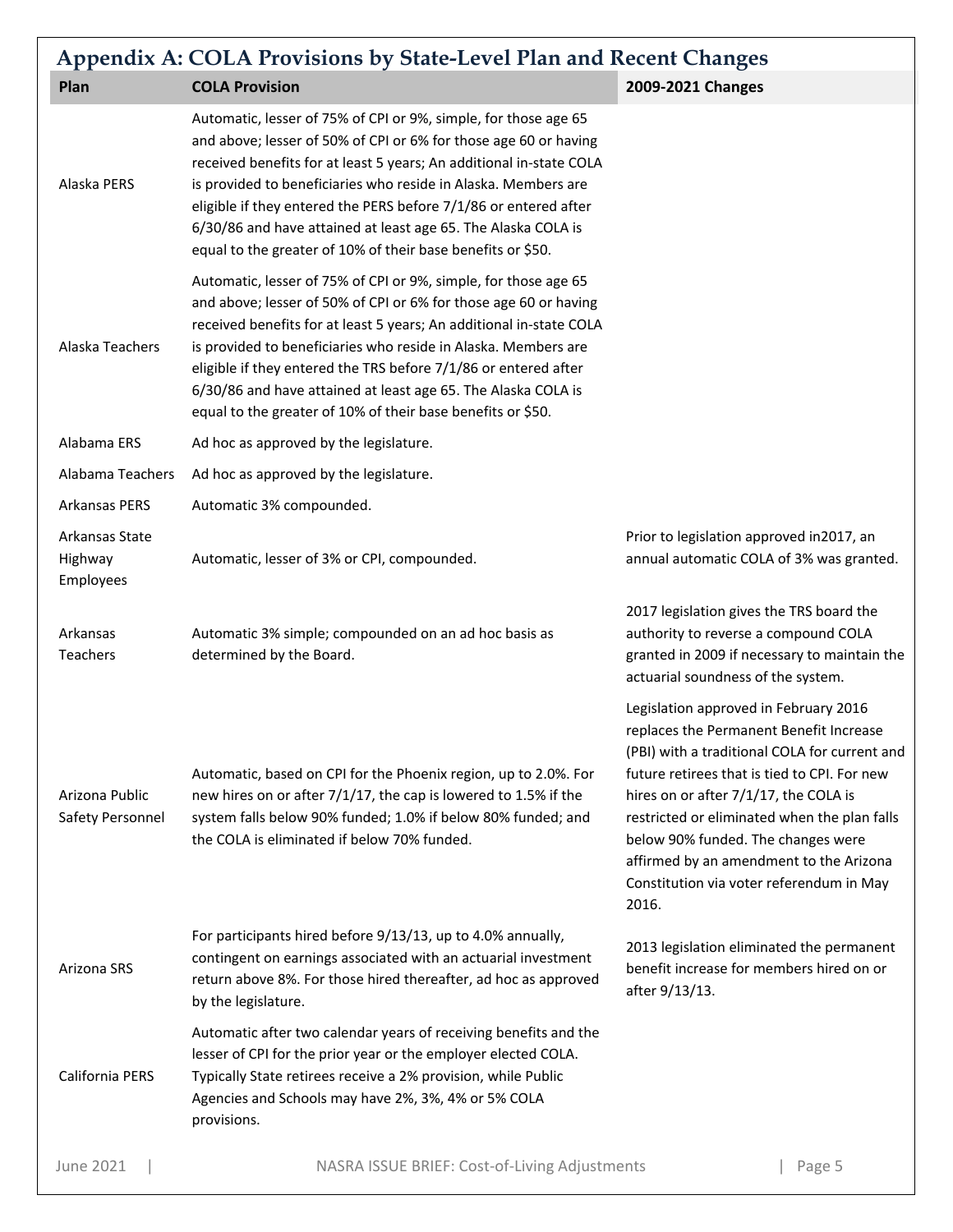| Plan                                               | <b>COLA Provision</b>                                                                                                                                                                                                                                                                                                                                                                                                                                                                                                                                                                                                                                                                                                                                                                                                                                                                                                                                                                              | 2009-2021 Changes                                                                                                                                                                                                                                                                                                                                                                                                                                   |
|----------------------------------------------------|----------------------------------------------------------------------------------------------------------------------------------------------------------------------------------------------------------------------------------------------------------------------------------------------------------------------------------------------------------------------------------------------------------------------------------------------------------------------------------------------------------------------------------------------------------------------------------------------------------------------------------------------------------------------------------------------------------------------------------------------------------------------------------------------------------------------------------------------------------------------------------------------------------------------------------------------------------------------------------------------------|-----------------------------------------------------------------------------------------------------------------------------------------------------------------------------------------------------------------------------------------------------------------------------------------------------------------------------------------------------------------------------------------------------------------------------------------------------|
| California<br><b>Teachers</b>                      | Automatic 2% simple, plus adjustments designed to maintain<br>retirees' purchasing power up to 85% of their original benefit,<br>made through a "supplemental benefits maintenance account"<br>financed with a state contribution of about 2.5% of total<br>creditable compensation.                                                                                                                                                                                                                                                                                                                                                                                                                                                                                                                                                                                                                                                                                                               | Members who performed creditable service<br>on or after 1/1/14 will have their existing<br>improvement factor guaranteed in exchange<br>for contribution increases. The improvement<br>factor cannot be reduced for these<br>members. For members who retired prior to<br>1/1/14, the Legislature will continue to<br>reserve the right to reduce the improvement<br>factor, a right that has never been exercised.                                 |
| University of<br>California                        | Automatic, equal to the full increase in CPI up to 2%, plus 75% of<br>the increase in CPI over 4%. The maximum COLA provided is 6%.                                                                                                                                                                                                                                                                                                                                                                                                                                                                                                                                                                                                                                                                                                                                                                                                                                                                |                                                                                                                                                                                                                                                                                                                                                                                                                                                     |
| Colorado<br><b>Affiliated Local</b>                | Based on election of individual participating employers.                                                                                                                                                                                                                                                                                                                                                                                                                                                                                                                                                                                                                                                                                                                                                                                                                                                                                                                                           |                                                                                                                                                                                                                                                                                                                                                                                                                                                     |
| Colorado Fire &<br>Police Statewide                | Ad hoc as approved by board.                                                                                                                                                                                                                                                                                                                                                                                                                                                                                                                                                                                                                                                                                                                                                                                                                                                                                                                                                                       |                                                                                                                                                                                                                                                                                                                                                                                                                                                     |
| Colorado Local<br>Government,<br>School, and State | For active employees and retirees who did not receive a COLA as<br>of 5/01/18, COLAs are paid after three years of retirement. The<br>COLA cap, currently 1.50%, may be changed through the<br>provisions of an auto-adjust mechanism which is triggered<br>dependent upon the ratio of total contributions made to the<br>determination of total required contributions (based on a<br>layered, 30-year amortization approach). If this ratio falls below<br>98% or above 120%, the COLA cap may be reduced or increased<br>by up to 0.25% in any year, but cannot fall below 0.50% or exceed<br>2.0%. COLA provisions vary by date of hire; Those hired before<br>1/1/07, have an automatic increase equal to the COLA cap. Those<br>hired on or after 1/1/07, are awarded the lesser of the effective<br>COLA Cap and the average of the monthly CPI-W amounts for the<br>prior calendar year; provided the cost of the COLA does not<br>exceed 10% of each division's annual increase reserve. | 2018 legislation suspended the COLA for two<br>years, increased the waiting period for new<br>hires to receive a COLA from one year to<br>three, and thereafter reduced the automatic<br>COLA cap from 2.0% to 1.5%, and tied<br>payment of future COLAs to the length of<br>the plan's amortization period.<br>2010 legislation reduced the COLA from<br>automatic 3.5%. The law was challenged,<br>and upheld by the CO Supreme Court in<br>2014. |
| <b>Connecticut SERS</b>                            | Minimum of 2.0% up to a maximum 7.5% calculated based on the<br>following formula: 60% of the annual increase in the CPI-W up to<br>6.0% and 75% of the annual increase in the CPI-W over 6.0%. For<br>employees who retire after 6/30/22, the minimum COLA is<br>reduced to the actual change in CPI-W, if the change is <2.0%.<br>The previous formula applies if the change in CPI-W is >2.0%.                                                                                                                                                                                                                                                                                                                                                                                                                                                                                                                                                                                                  | A 2011 agreement between the state and<br>public-sector unions reduced the minimum<br>COLA for employees who retire after<br>10/1/11. A 2017 agreement made further<br>changes for employees who retire after<br>$6/30/22$ .                                                                                                                                                                                                                        |
| Connecticut<br>Teachers                            | For those hired on or after 7/1/07, COLA equal to Social Security<br>COLA, with a maximum of 1.0% if investment return is <8.5%; a<br>maximum of 3.0% if return is 8.5%-11.5%; and limited to 5.0% if<br>return is >11.5%. For those who retired before 9/92, automatic,<br>based on CPI, with 3% minimum and 5% maximum, compounded;<br>for those who retired after 9/92, COLA is equal to the Social<br>Security COLA, with a maximum of 1.5% if investment return is<br><8.5% and a maximum of 6.0% if returns are at least 8.5%.                                                                                                                                                                                                                                                                                                                                                                                                                                                               |                                                                                                                                                                                                                                                                                                                                                                                                                                                     |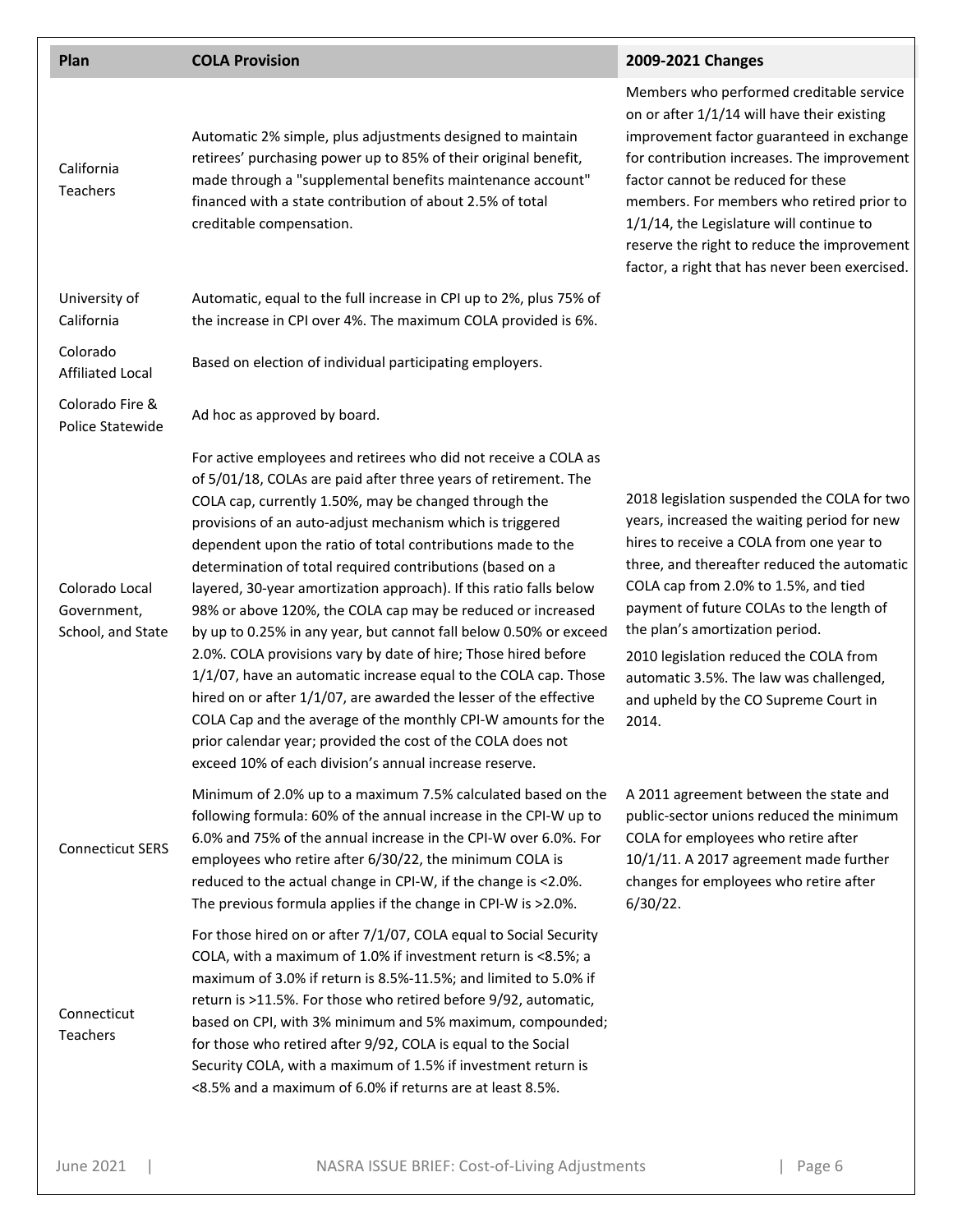| Plan                                                                              | <b>COLA Provision</b>                                                                                                                                                                                                                                                                                                                                                                                                                              | 2009-2021 Changes                                                                                                                                                                                                                                                                                                                                           |
|-----------------------------------------------------------------------------------|----------------------------------------------------------------------------------------------------------------------------------------------------------------------------------------------------------------------------------------------------------------------------------------------------------------------------------------------------------------------------------------------------------------------------------------------------|-------------------------------------------------------------------------------------------------------------------------------------------------------------------------------------------------------------------------------------------------------------------------------------------------------------------------------------------------------------|
| DC Police & Fire                                                                  | Automatic based on CPI, up to 3%, compounded, for members<br>hired on or after 11/10/96. Automatic, based on CPI,<br>compounded (uncapped) for members hired before 11/10/96.                                                                                                                                                                                                                                                                      |                                                                                                                                                                                                                                                                                                                                                             |
| <b>DC Teachers</b>                                                                | Automatic based on CPI, up to 3%, compounded, for members<br>hired on or after 11/1/96. Automatic, based on CPI, compounded<br>(uncapped) for members hired before 11/1/96.                                                                                                                                                                                                                                                                        |                                                                                                                                                                                                                                                                                                                                                             |
| Delaware State<br>Employees                                                       | Ad hoc as approved by the general assembly.                                                                                                                                                                                                                                                                                                                                                                                                        |                                                                                                                                                                                                                                                                                                                                                             |
| Florida RS                                                                        | Automatic 3%, compounded.                                                                                                                                                                                                                                                                                                                                                                                                                          | 2011 legislation terminated the automatic<br>3% compounded COLA for all service credits<br>earned after 7/1/11.                                                                                                                                                                                                                                             |
| Georgia ERS                                                                       | Ad hoc as approved by the ERS board.                                                                                                                                                                                                                                                                                                                                                                                                               |                                                                                                                                                                                                                                                                                                                                                             |
| Georgia Teachers                                                                  | Automatic 1.5% every 6 months as long as CPI increases,<br>compounded.                                                                                                                                                                                                                                                                                                                                                                             |                                                                                                                                                                                                                                                                                                                                                             |
| Hawaii ERS                                                                        | Automatic, 1.5% simple, for those hired on or after 7/1/12; 2.5%<br>simple for those hired before 7/1/12.                                                                                                                                                                                                                                                                                                                                          | The automatic COLA was reduced from 2.5%<br>to 1.5%, simple, for those who become<br>members of the system after 6/30/2012.                                                                                                                                                                                                                                 |
| Iowa Municipal<br>Fire & Police                                                   | Automatic, 1.5% compounded. An additional fixed COLA is<br>provided based on length of retirement. For members retired<br>fewer than 5 years, an additional \$15 is applied. For members<br>retired 5-10 years, \$20. For members retired 10-15 years, \$25.<br>For members retired 15-20 years, \$30. For members retired more<br>than 20 years, \$35. No COLA is provided to members who<br>terminate prior to becoming eligible for retirement. |                                                                                                                                                                                                                                                                                                                                                             |
| Iowa PERS                                                                         | No COLA-type payments for members retiring after 6/30/90.<br>Those who retired prior to 7/1/90 are eligible for a "thirteenth<br>check" that may be adjusted annually by the lesser of CPI or 3%.                                                                                                                                                                                                                                                  |                                                                                                                                                                                                                                                                                                                                                             |
| <b>Idaho PERS</b>                                                                 | Automatic 1% compounded (as long as CPI rises at least 1%), plus<br>discretionary COLA if the CPI is greater than 1%. Total COLA<br>(mandatory plus discretionary) cannot exceed 6%. The Board also<br>has the discretion to award a retroactive COLA to make up for<br>prior years when the full CPI was not awarded.                                                                                                                             |                                                                                                                                                                                                                                                                                                                                                             |
| Illinois Municipal                                                                | Automatic 3%, simple, for those hired before 1/1/11; for those<br>hired after 12/31/10, lesser of 3% or half of CPI, simple, upon<br>attainment of the later of age 67 or one year after retirement.                                                                                                                                                                                                                                               | 2010 legislation reduced the COLA for new<br>hires on or after 1/1/11 from automatic 3%,<br>simple.                                                                                                                                                                                                                                                         |
| <b>Illinois State</b><br>Employees,<br>Teachers, and<br><b>State Universities</b> | Those hired before 1/1/11 receive an automatic COLA of 3%,<br>compounded, upon attainment of the latter of age 61 or one year<br>after retirement. Those hired after 12/31/10 receive a COLA of<br>the lesser of 3% or one-half of the CPI, not compounded, upon<br>attainment of the later of age 67 or one year after retirement.                                                                                                                | 2018 legislation directs the system to offer,<br>from 1/1/19 until 6/30/21, a COLA buyout<br>for retiring members hired before 1/1/11.<br>These members may elect to forfeit their<br>rights to the current 3% annual compound<br>COLA in exchange for a 1.5% simple COLA<br>and a lump sum payment equal to 70% of<br>the difference between the estimated |
| <b>June 2021</b>                                                                  | NASRA ISSUE BRIEF: Cost-of-Living Adjustments                                                                                                                                                                                                                                                                                                                                                                                                      | Page 7                                                                                                                                                                                                                                                                                                                                                      |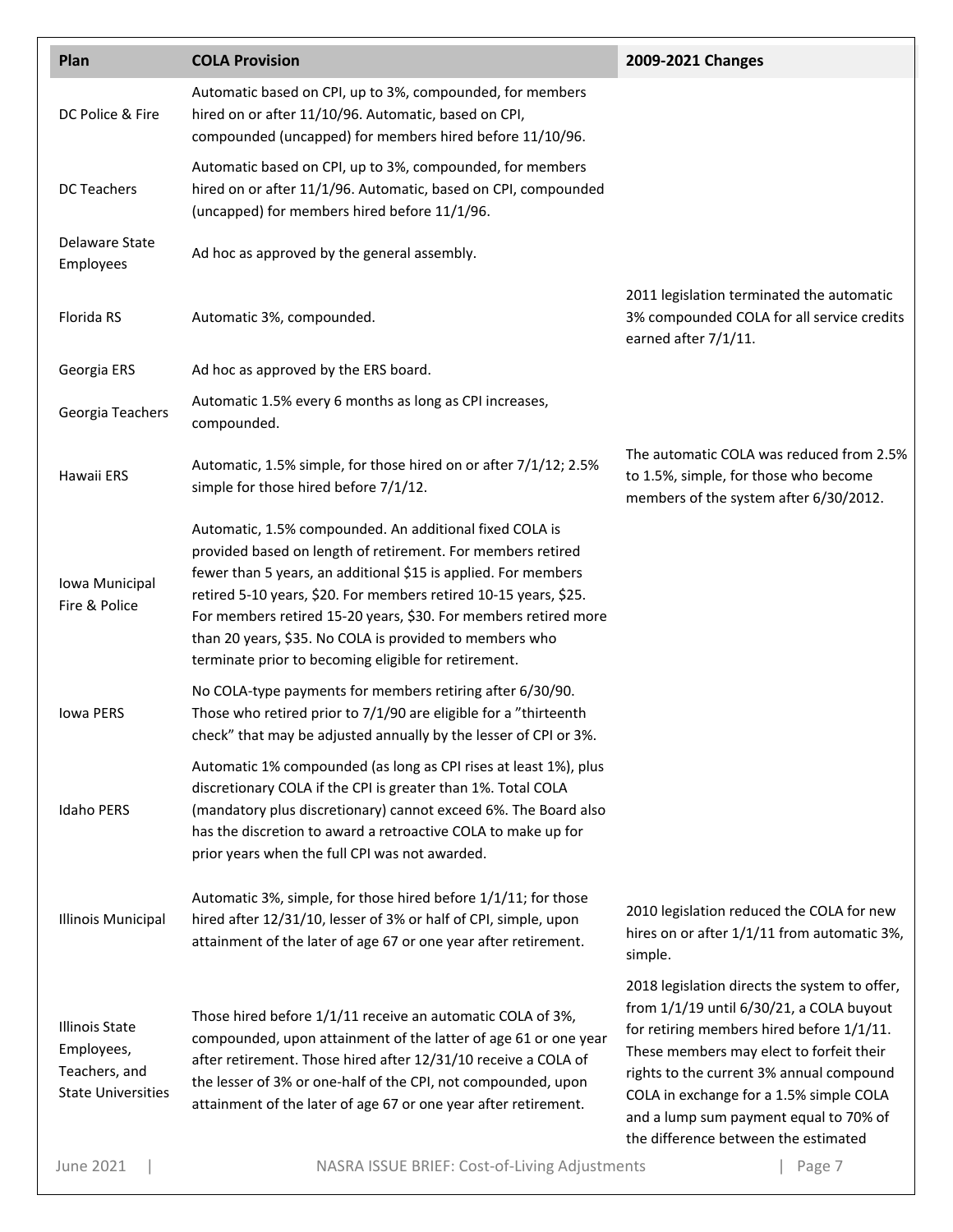| Plan                  | <b>COLA Provision</b>                                                                                                                                                                                                                                                                                                                                                                                                                                                                                                                                                                                                                                                                                                                                      | 2009-2021 Changes                                                                                                                                                                                                                                                                                                                    |
|-----------------------|------------------------------------------------------------------------------------------------------------------------------------------------------------------------------------------------------------------------------------------------------------------------------------------------------------------------------------------------------------------------------------------------------------------------------------------------------------------------------------------------------------------------------------------------------------------------------------------------------------------------------------------------------------------------------------------------------------------------------------------------------------|--------------------------------------------------------------------------------------------------------------------------------------------------------------------------------------------------------------------------------------------------------------------------------------------------------------------------------------|
|                       |                                                                                                                                                                                                                                                                                                                                                                                                                                                                                                                                                                                                                                                                                                                                                            | present value of the 3% COLA and the<br>estimated present value of the 1.5% COLA.<br>2010 legislation reduced the COLA for new<br>hires from automatic, 3% compounded.<br>2013 legislation reduced the COLA formula<br>for current workers and new hires. The law<br>was challenged and rejected by the IL<br>Supreme Court in 2015. |
| Indiana PERF          | Ad hoc as approved by the legislature.                                                                                                                                                                                                                                                                                                                                                                                                                                                                                                                                                                                                                                                                                                                     |                                                                                                                                                                                                                                                                                                                                      |
| Indiana Teachers      | Ad hoc as approved by the legislature.                                                                                                                                                                                                                                                                                                                                                                                                                                                                                                                                                                                                                                                                                                                     |                                                                                                                                                                                                                                                                                                                                      |
| <b>Kansas PERS</b>    | Ad hoc as approved by the legislature; the cash balance for<br>employees hired after 12/31/14 provides for an optional self-<br>funded COLA as an annuity payment option at retirement.                                                                                                                                                                                                                                                                                                                                                                                                                                                                                                                                                                    | 2012 legislation removed automatic 2%<br>COLA originally provided for those hired<br>after 6/30/09; also created optional self-<br>funded COLA in cash balance plan for new<br>hires after 12/31/14.4                                                                                                                                |
| Kentucky County       | Automatic, tied to CPI, not to exceed 1.5% after 12 months of<br>retirement, compounded. Because of legislation described in the<br>right-hand column, payment of COLA is unlikely in the<br>foreseeable future.                                                                                                                                                                                                                                                                                                                                                                                                                                                                                                                                           | 2011 legislation suspended retiree COLAs for<br>2012 and 2013; 2013 legislation mandates<br>that a COLA be granted only if the system is<br>over 100% funded or if the legislature<br>prefunds the COLA. A challenge to the 2013<br>law was dismissed in 2014.                                                                       |
| Kentucky ERS          | Automatic, tied to CPI, not to exceed 1.5% after 12 months of<br>retirement, compounded. Because of legislation described in the<br>right-hand column, payment of COLA is unlikely in the<br>foreseeable future.                                                                                                                                                                                                                                                                                                                                                                                                                                                                                                                                           | 2011 legislation suspended retiree COLAs for<br>2012 and 2013; 2013 legislation mandates<br>that a COLA be granted only if the system is<br>over 100% funded or if the legislature<br>prefunds the COLA. A challenge to the 2013<br>law was dismissed in 2014.                                                                       |
| Kentucky<br>Teachers  | Automatic 1.5% compounded.                                                                                                                                                                                                                                                                                                                                                                                                                                                                                                                                                                                                                                                                                                                                 |                                                                                                                                                                                                                                                                                                                                      |
| Louisiana SERS        | Subject to approval by the legislature and contingent upon<br>funding available in COLA account consisting of excess investment<br>returns; COLA amount is based on plan funded percentage and<br>investment returns; COLA amount ranges from the lesser of 1.5%<br>or CPI-U (55% funded) to the lesser of 3.0% or CPI-U (80%<br>funded), if certain actuarial rates of return are met; COLA applies<br>only to first \$60,000 of benefit, indexed to CPI; minimum COLA<br>eligibility at age 60, if retired at least one year; COLAs may be<br>granted only every other year until system is at least 85% funded;<br>participants may elect retirement option providing an actuarially<br>reduced benefit with auto annual 2.5% COLA beginning at age 55. | 2014 legislation tied the amount of future<br>COLAs to the plan's funded status, limited<br>COLAs to every other year if funds are<br>available, and capped deposits into the<br>accounts from which COLAs are funded.                                                                                                               |
| Louisiana<br>Teachers | Subject to approval by the legislature and contingent upon<br>funding available in COLA account consisting of excess investment<br>returns; COLA amount is based on plan funded percentage and                                                                                                                                                                                                                                                                                                                                                                                                                                                                                                                                                             | 2014 legislation tied the amount of future<br>COLAs to the plan's funded status, limited<br>COLAs to every other year if funds are                                                                                                                                                                                                   |

<span id="page-7-0"></span>June 2021 | NASRA ISSUE BRIEF: Cost-of-Living Adjustments | Page 8 <sup>4</sup> Legislation creating Kansas PERS Tier 3 passed in 2012 eliminated the Tier 2 COLA. The only employees eligible to receive the Tier 2 COLA are those who were retired and returned to work on or after 6/30/09 and who will retire before 7/1/12.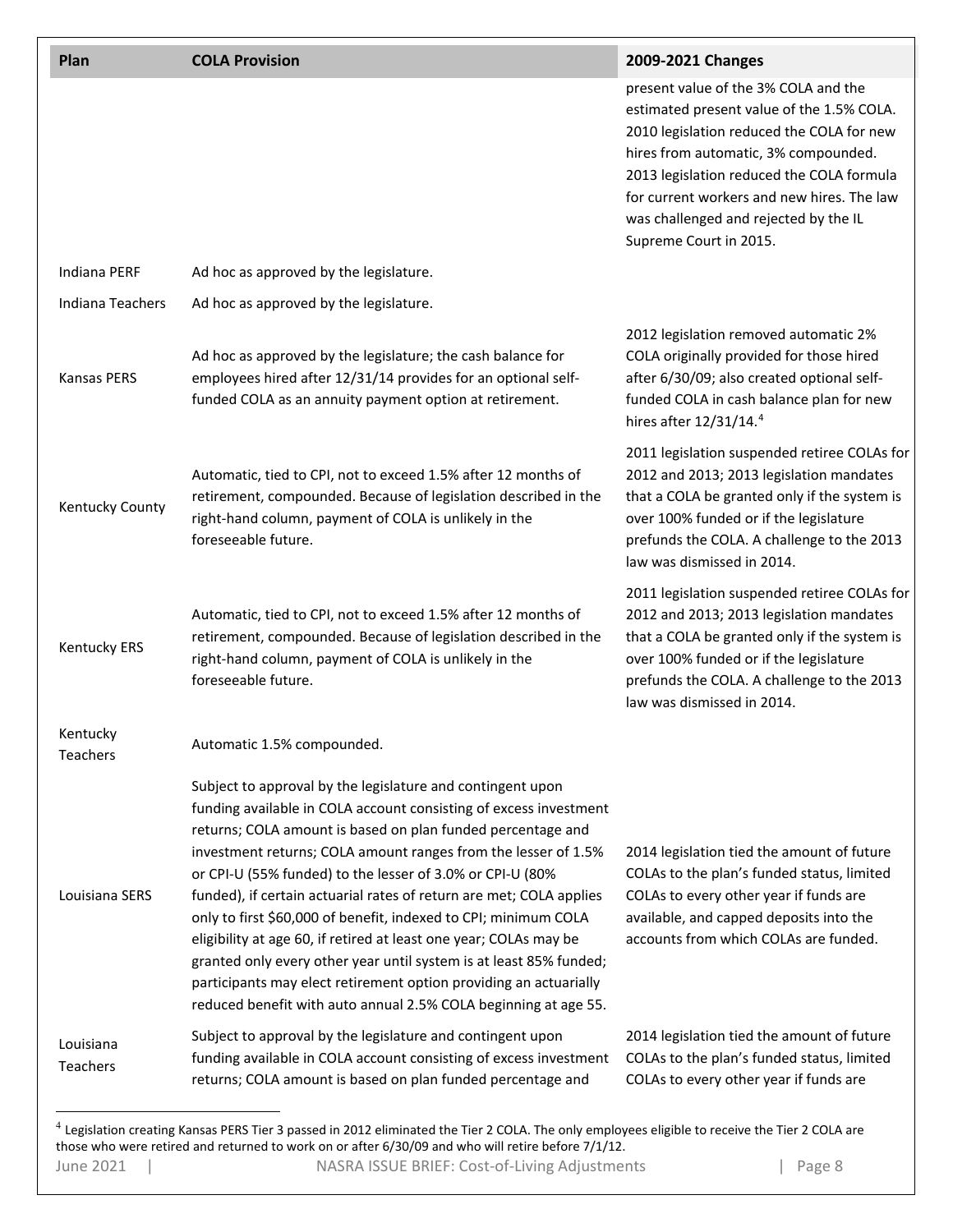| Plan                                 | <b>COLA Provision</b>                                                                                                                                                                                                                                                                                                                                                                                                                                                                                                                                    | 2009-2021 Changes                                                                                                                                                                                                                                                                                                                                                                                                                                                                                                                                                                    |
|--------------------------------------|----------------------------------------------------------------------------------------------------------------------------------------------------------------------------------------------------------------------------------------------------------------------------------------------------------------------------------------------------------------------------------------------------------------------------------------------------------------------------------------------------------------------------------------------------------|--------------------------------------------------------------------------------------------------------------------------------------------------------------------------------------------------------------------------------------------------------------------------------------------------------------------------------------------------------------------------------------------------------------------------------------------------------------------------------------------------------------------------------------------------------------------------------------|
|                                      | investment returns; COLA amount ranges from the lesser of 1.5%<br>or CPI-U (55% funded) to the lesser of 3.0% or CPI-U (80%<br>funded), if certain actuarial rates of return are met; COLA applies<br>only to first \$60,000 of benefit, indexed to CPI; minimum COLA<br>eligibility at age 60, if retired at least one year; COLAs may only<br>be granted every other year until system is at least 85% funded;<br>participants may elect retirement option providing an actuarially<br>reduced benefit with auto annual 2.5% COLA beginning at age 55. | available, and capped deposits into the<br>accounts from which COLAs are funded.                                                                                                                                                                                                                                                                                                                                                                                                                                                                                                     |
| Massachusetts<br><b>SERS</b>         | Ad hoc, typically based on CPI up to 3% applied to first \$13,000 of<br>benefit, subject to legislative approval and enactment. Must be<br>retired one full fiscal year before being eligible for COLA.                                                                                                                                                                                                                                                                                                                                                  | Effective 2011, increased benefit to which<br>COLA applies from first \$12,000 of benefit to<br>\$13,000.                                                                                                                                                                                                                                                                                                                                                                                                                                                                            |
| Massachusetts<br><b>Teachers</b>     | Ad hoc, typically based on CPI up to 3% applied to first \$13,000 of<br>benefit, subject to legislative approval and enactment. Must be<br>retired one full fiscal year before being eligible for COLA.                                                                                                                                                                                                                                                                                                                                                  | Effective 2011, increased benefit to which<br>COLA applies from first \$12,000 of benefit to<br>\$13,000.                                                                                                                                                                                                                                                                                                                                                                                                                                                                            |
| <b>Maryland PERS</b><br>and Teachers | For service earned after 6/30/11, automatic based on CPI, capped<br>at 2.5% or the increase in CPI if the recent calendar year market<br>value rate of return was greater than or equal to the assumed<br>actuarial investment return of 7.40%. If that threshold is not met,<br>COLA is the lesser of 1.0% or the increase in CPI. COLA on service<br>prior to 7/1/2011 is automatic based on CPI, capped at 3.0%.                                                                                                                                      | For service earned after 6/30/2011, COLA<br>was lowered from CPI up to 3%,<br>compounded, to CPI capped at 2.5%, or 1%,<br>depending on investment return.                                                                                                                                                                                                                                                                                                                                                                                                                           |
| Maine Local                          | Based on individual employer election. If provided, based on CPI<br>up to 2.5%. Those who retire on or after 9/1/2019 qualify for a<br>COLA after 24 months of retirement, and may have their COLA<br>reduced or frozen if the plan's costs exceed established member<br>and employer contribution rate caps of 9.0% and 12.5%,<br>respectively.                                                                                                                                                                                                         | In 2018 the board approved a reduction to<br>the maximum COLA from 3.0% to 2.5% for<br>current retirees, and extended the COLA<br>waiting period from 12 to 24 months, and<br>provided for the possible reduction or<br>freezing of future COLA if the plan's cost<br>exceed established member and employer<br>contribution rate caps. Effective 7/1/2014,<br>the COLA of CPI up to 4% compounded, was<br>reduced to up to 3%. Members who retire<br>on or after 9/1/2015 qualify for a COLA after<br>twelve months of retirement rather than 6<br>months, as previously in effect. |
| Maine State and<br>Teacher           | COLA is based on the CPI up to 3% applicable to the first \$20,000<br>of benefit, indexed for inflation beginning in 2011.                                                                                                                                                                                                                                                                                                                                                                                                                               | Effective 7/1/2011, the COLA of CPI up to 4%<br>compounded, was suspended for three<br>years, after which the cap and portion of the<br>benefit to which the COLA applies was<br>reduced. A legal challenge to the law was<br>dismissed in 2014. 2015 legislation provided<br>a minimum COLA of 2.55% for FY 16 and FY<br>17. Beginning in FY 18 the CPI-based COLA<br>was reinstated.                                                                                                                                                                                               |
| Michigan<br>Municipal                | Employers may elect to provide a COLA, on a one-time basis or as<br>an automatic adjustment.                                                                                                                                                                                                                                                                                                                                                                                                                                                             |                                                                                                                                                                                                                                                                                                                                                                                                                                                                                                                                                                                      |
| Michigan Public<br>Schools           | Automatic 3% simple; those hired after 6/30/10 are not eligible<br>for a COLA.                                                                                                                                                                                                                                                                                                                                                                                                                                                                           | Employees hired after 6/30/10 participate in<br>a hybrid plan that does not provide a COLA.                                                                                                                                                                                                                                                                                                                                                                                                                                                                                          |
| June 2021                            | NASRA ISSUE BRIEF: Cost-of-Living Adjustments                                                                                                                                                                                                                                                                                                                                                                                                                                                                                                            | Page 9                                                                                                                                                                                                                                                                                                                                                                                                                                                                                                                                                                               |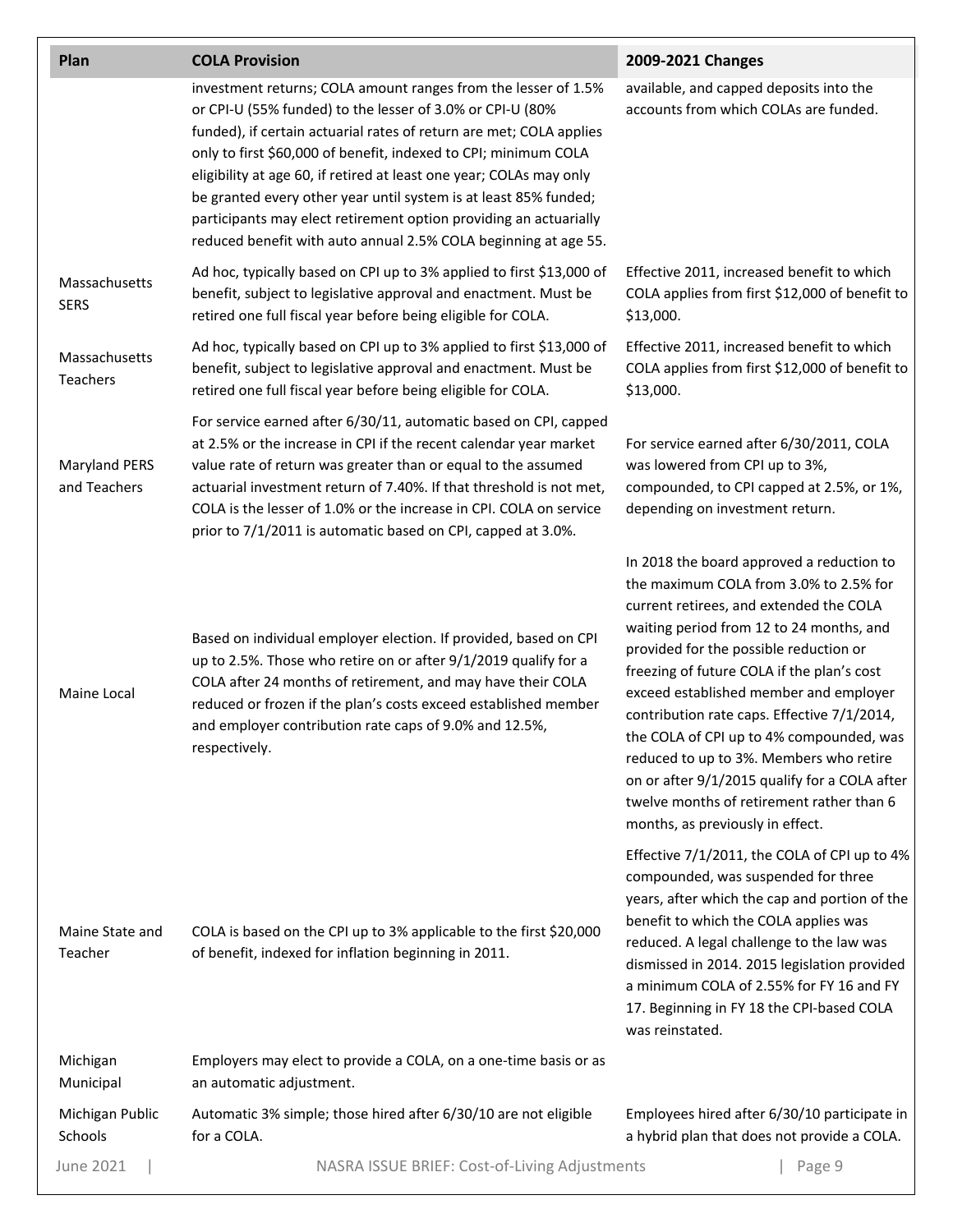| Plan                                      | <b>COLA Provision</b>                                                                                                                                                                                                                                                                                                                                                                                                                                                                        | 2009-2021 Changes                                                                                                                                                                                                                                                                                                                    |
|-------------------------------------------|----------------------------------------------------------------------------------------------------------------------------------------------------------------------------------------------------------------------------------------------------------------------------------------------------------------------------------------------------------------------------------------------------------------------------------------------------------------------------------------------|--------------------------------------------------------------------------------------------------------------------------------------------------------------------------------------------------------------------------------------------------------------------------------------------------------------------------------------|
| <b>Michigan SERS</b>                      | Automatic 3% simple up to \$300 annually.                                                                                                                                                                                                                                                                                                                                                                                                                                                    |                                                                                                                                                                                                                                                                                                                                      |
| Minnesota PERF                            | Automatic, compounded, equal to 50% of inflation with a floor of<br>at least 1.0% if inflation is 2.0% or lower, and a cap of 1.5% if<br>inflation is higher than 3.0%.                                                                                                                                                                                                                                                                                                                      | 2018 legislation replaced the previous COLA,<br>which was tied to the plan's funding level,<br>with an inflation-based COLA.<br>2010 legislation reduced auto-COLA from<br>2.5%. The law was challenged and upheld in<br>a final ruling issued in 2011.                                                                              |
| Minnesota State<br>Employees              | Automatic, 1.0% compounded, increasing to 1.5% on 1/1/24.                                                                                                                                                                                                                                                                                                                                                                                                                                    | 2018 legislation replaced the previous COLA,<br>which was tied to the plan's funding level,<br>with a fixed percentage COLA.<br>2010 legislation reduced auto-COLA from<br>2.5%. The law was challenged and upheld in<br>a final ruling issued in 2011.                                                                              |
| Minnesota<br>Teachers                     | Automatic, 1.0% compounded from FY 19-23, increasing by 0.1%<br>from FY 24-28 to 1.5%.                                                                                                                                                                                                                                                                                                                                                                                                       | 2018 legislation replaced the previous COLA,<br>which was tied to the plan's funding level,<br>with a fixed percentage COLA.<br>2010 legislation reduced auto-COLA from<br>2.5%. The law was challenged and upheld in<br>a final ruling issued in 2011.                                                                              |
| Missouri DOT and<br><b>Highway Patrol</b> | 80% of CPI up to 5% compounded; those hired before 8/28/97<br>receive a min. of 4% and a max. of 5% compounded, up to 65% of<br>original benefit, and then 80% of CPI up to 5% thereafter.                                                                                                                                                                                                                                                                                                   |                                                                                                                                                                                                                                                                                                                                      |
| Missouri Local                            | Contingent upon investment return, with a max of the lower of<br>4% or cumulative CPI since retirement.                                                                                                                                                                                                                                                                                                                                                                                      |                                                                                                                                                                                                                                                                                                                                      |
| Missouri Teachers<br>and PEERS            | When the Consumer Price Index for Urban Consumers (CPI-U) for<br>the previous fiscal year is between 0% and 2%, no COLA is<br>provided when the CPI-U is cumulatively below 2%. A 2% COLA is<br>provided when the cumulative CPI-U reaches 2% or more. The<br>cumulative calculation resets after a COLA is provided. A COLA of<br>2% is paid when the change in CPI-U is between 2% and 5%; and a<br>COLA of 5% is paid when the CPI is 5% or greater, subject to a<br>lifetime cap of 80%. | In 2016 the Board changed the auto,<br>compounded COLA from compounded at 2%<br>if CPI-U is between 0% and 5%; 5% if CPI-U is<br>5% or higher, and no COLA is given if CPI-U is<br>less than 0%; subject to a lifetime cap. In<br>2017 the Board again changed the COLA<br>policy to add a cumulative calculation to the<br>formula. |
| Missouri State<br>Employees               | 80% of CPI up to 5% compounded; those hired before 8/28/97<br>receive a min. of 4% and a max of 5% compounded, up to 65% of<br>original benefit, and then 80% of CPI up to 5% thereafter.                                                                                                                                                                                                                                                                                                    | Per 2017 legislation, the COLA for members<br>hired on or after 1/1/11 who terminate<br>employment before becoming eligible for<br>retirement is delayed until the second<br>anniversary of the member's annuity start<br>date.                                                                                                      |
| Mississippi PERS                          | Automatic, 3% simple, until age 60, then compounded thereafter,<br>for those hired on or after 7/1/11; Automatic, 3% simple, until<br>age 55, then compounded thereafter, for those hired before<br>$7/1/11$ .                                                                                                                                                                                                                                                                               | 2011 legislation increased the age at which<br>COLA compounding begins from 55 to 60.                                                                                                                                                                                                                                                |
| Montana PERS                              | Automatic, ranging from 0 to 1.5% compounded, depending on<br>the plan's funded status, beginning 12 months after onset of                                                                                                                                                                                                                                                                                                                                                                   | 2011 legislation reduced the automatic<br>guaranteed annual benefit adjustment                                                                                                                                                                                                                                                       |
| <b>June 2021</b>                          | NASRA ISSUE BRIEF: Cost-of-Living Adjustments                                                                                                                                                                                                                                                                                                                                                                                                                                                | Page 10                                                                                                                                                                                                                                                                                                                              |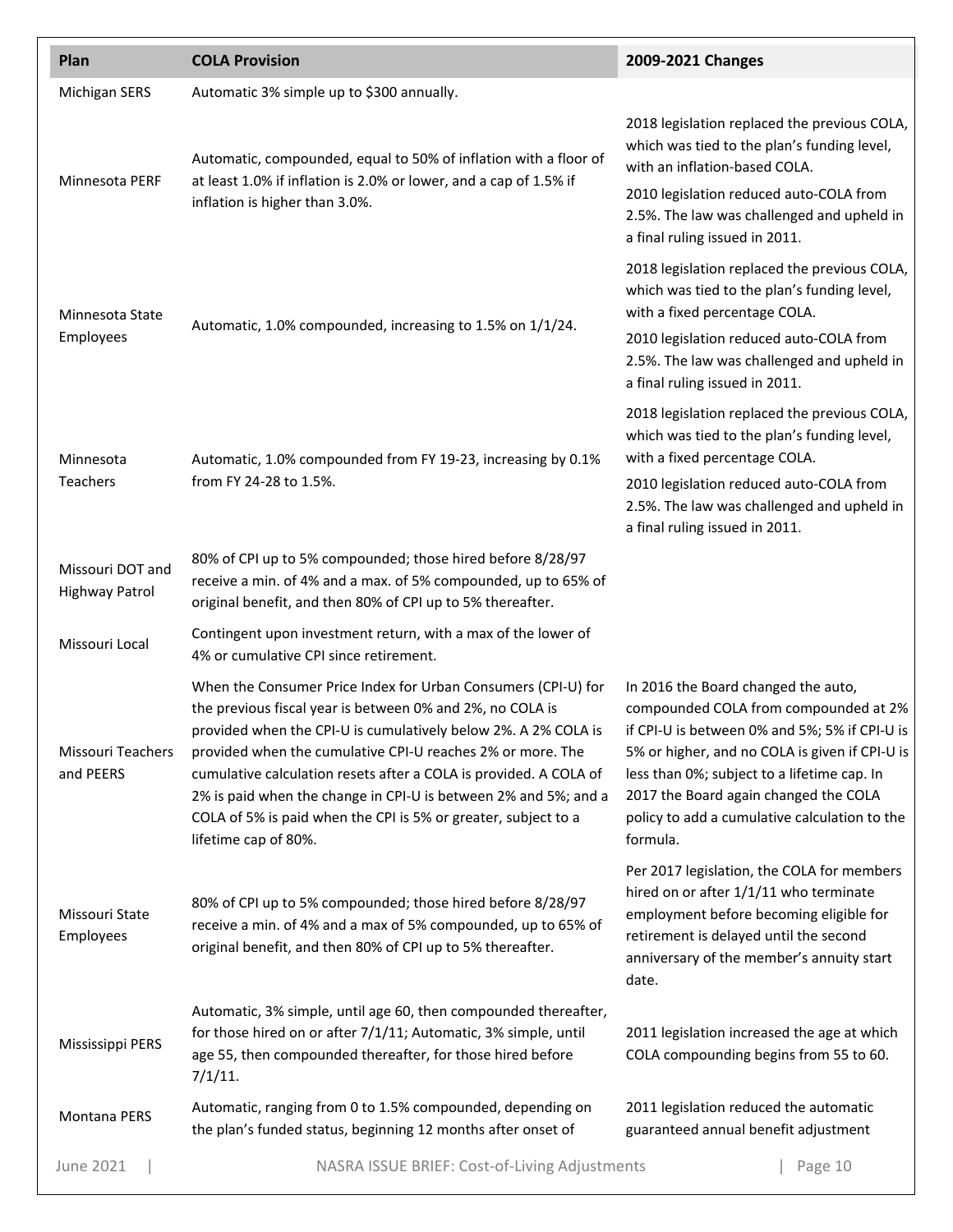| Plan                                                     | <b>COLA Provision</b>                                                                                                                                                                                                                                                                                                                                  | 2009-2021 Changes                                                                                                                                                                                                                                                                                                                                       |
|----------------------------------------------------------|--------------------------------------------------------------------------------------------------------------------------------------------------------------------------------------------------------------------------------------------------------------------------------------------------------------------------------------------------------|---------------------------------------------------------------------------------------------------------------------------------------------------------------------------------------------------------------------------------------------------------------------------------------------------------------------------------------------------------|
|                                                          | annuity, for those hired on or after 7/1/13; 1.5% for those hired<br>between 7/1/07 and 6/30/13; 3.0% compounded for those hired<br>before 7/1/07.                                                                                                                                                                                                     | (GABA) for retired, active and newly hired<br>members from 1.5% compounded and tied<br>its provision to PERS' funding ratio. The law<br>was challenged in court, and a 2015 ruling<br>reversed the changes for retired and active<br>members and upheld for new hires.                                                                                  |
| Montana<br>Teachers                                      | Automatic, ranging from 0.5% to a maximum of 1.5%,<br>compounded, depending on the plan's funded status, beginning<br>36 months after onset of annuity, for those hired on or after<br>7/1/13; 1.5% for those hired before 7/1/13. Automatic 1.5%<br>compounded beginning 3 years after onset of annuity.                                              | 2011 legislation reduced the automatic<br>guaranteed annual benefit adjustment<br>(GABA) for retired, active and newly hired<br>members from 1.5% compounded and tied<br>its provision to TRS' funding ratio. The law<br>was challenged in court, and a 2015 ruling<br>reversed the changes for retired and active<br>members and upheld for new hires. |
| North Carolina<br>Local Government                       | Ad hoc as approved by the Board, with certain limitations. The<br>Board may grant COLAs up to a maximum of 4%, provided that<br>the COLA does not exceed the year-over-year increase in the CPI<br>and that the cost of the increase is paid for with investment<br>gains. COLAs in excess of these provisions must be approved by<br>the legislature. |                                                                                                                                                                                                                                                                                                                                                         |
| North Carolina<br>Teachers and<br><b>State Employees</b> | Ad hoc as approved by the legislature.                                                                                                                                                                                                                                                                                                                 |                                                                                                                                                                                                                                                                                                                                                         |
| North Dakota<br><b>PERS</b>                              | Ad hoc as approved by the legislature.                                                                                                                                                                                                                                                                                                                 |                                                                                                                                                                                                                                                                                                                                                         |
| North Dakota<br><b>Teachers</b>                          | Ad hoc as approved by the legislature.                                                                                                                                                                                                                                                                                                                 |                                                                                                                                                                                                                                                                                                                                                         |
| Nebraska Schools                                         | Based on CPI, up to 1% compounded for employees hired on or<br>after 7/1/13; Based on CPI, up to 2.5%, compounded for other<br>members.                                                                                                                                                                                                                | 2013 legislation created a new tier for those<br>hired on or after 7/1/13. This tier features a<br>reduced maximum COLA.                                                                                                                                                                                                                                |
| Nebraska State<br>and County Cash<br><b>Balance</b>      | Participants may elect at retirement to convert their cash balance<br>account to a monthly annuity with a built-in annual COLA of 2.5%.                                                                                                                                                                                                                |                                                                                                                                                                                                                                                                                                                                                         |
| New Hampshire<br>Retirement<br>System                    | Ad hoc as approved by the legislature.                                                                                                                                                                                                                                                                                                                 | Retirees who had been retired five years and<br>longer as of 7/1/19 were granted an ad hoc<br>COLA effective 7/1/20 of 1.5 percent,<br>applied to the first \$50,000 in annual<br>benefit.                                                                                                                                                              |
| New Jersey PERS,<br>Police & Fire, and<br>Teachers       | COLA suspended until the plan funding level reaches 80%, after<br>which a panel will assess the prudence of paying a COLA.                                                                                                                                                                                                                             | 2011 legislation suspended the automatic<br>COLA that was based on 60% of CPI. The law<br>was challenged, and upheld in a final ruling<br>issued in 2016.                                                                                                                                                                                               |
| June 2021                                                | NASRA ISSUE BRIEF: Cost-of-Living Adjustments                                                                                                                                                                                                                                                                                                          | Page 11                                                                                                                                                                                                                                                                                                                                                 |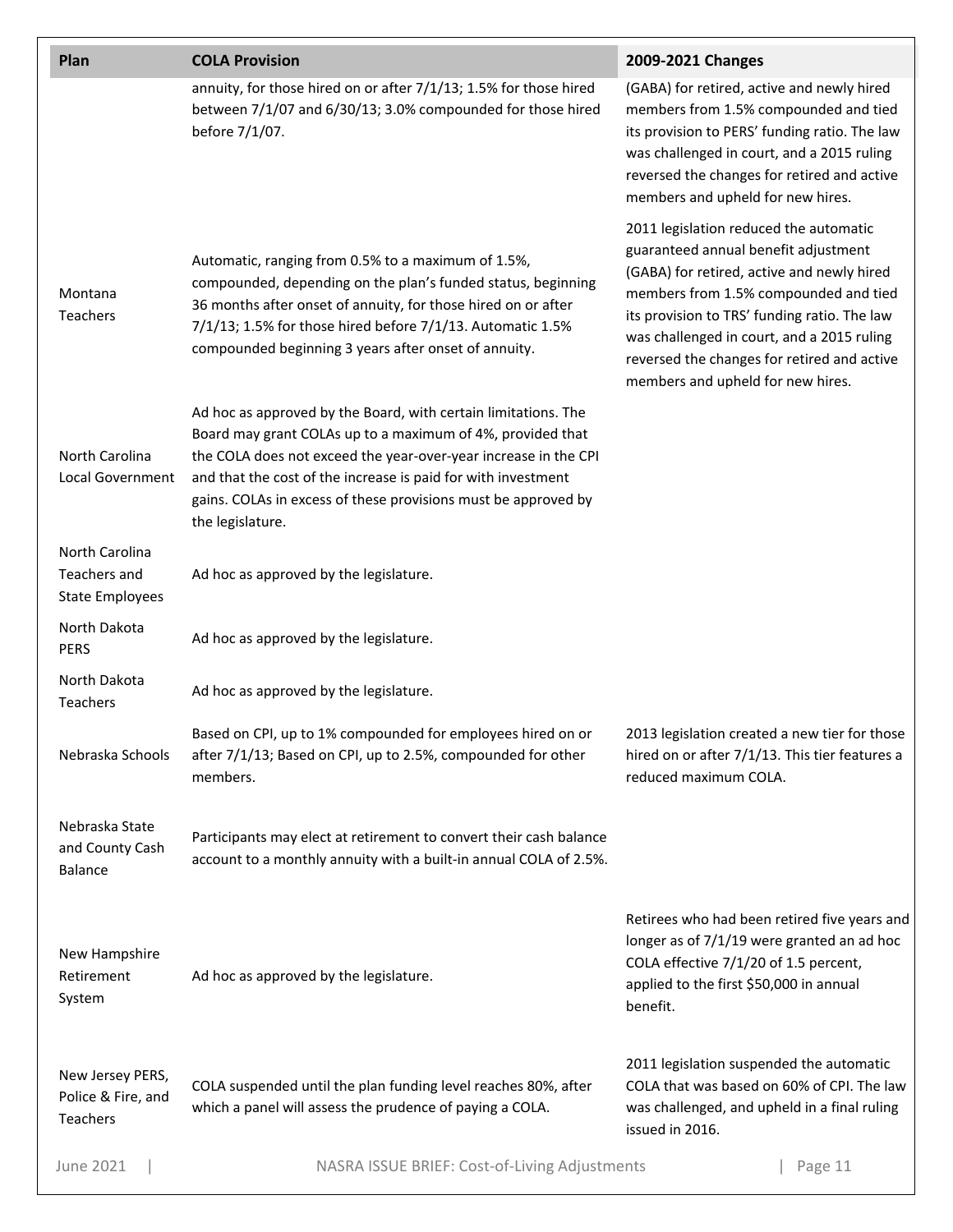| Plan                                                                    | <b>COLA Provision</b>                                                                                                                                                                                                                                                                                                                                                                                                                                                                                                                                                                                                                                                                                                                                                                                                                                                                                                                     | 2009-2021 Changes                                                                                                                                                                                                                                                                                                                  |
|-------------------------------------------------------------------------|-------------------------------------------------------------------------------------------------------------------------------------------------------------------------------------------------------------------------------------------------------------------------------------------------------------------------------------------------------------------------------------------------------------------------------------------------------------------------------------------------------------------------------------------------------------------------------------------------------------------------------------------------------------------------------------------------------------------------------------------------------------------------------------------------------------------------------------------------------------------------------------------------------------------------------------------|------------------------------------------------------------------------------------------------------------------------------------------------------------------------------------------------------------------------------------------------------------------------------------------------------------------------------------|
| <b>New Mexico PERA</b>                                                  | 2.0%, simple, through FY 23.<br>Effective FY 24, the annual COLA is determined by the difference<br>between the fund's smoothed investment return and an<br>actuarially determined COLA hurdle rate (i.e., the investment<br>return required to fund a COLA of greater than 0.5%), with a<br>minimum of 0.5% and a maximum of 3.0% if the system is less<br>than 100% funded, or 5.0% if the system is funded at 100% or<br>greater. An annual COLA of 2.5% will be provided to those who<br>retire with at least 25 years of service and an annual pension<br>benefit below \$25,000, retirees who have attained at least 75<br>years of age as of 7/1/20, and disability retirees.                                                                                                                                                                                                                                                      | 2020 legislation repealed the compounding<br>element of the COLA for the period FY 2021<br>through FY 2023, and effective FY 2024,<br>implemented a shared-risk COLA based on<br>the system's funding ratio and smoothed<br>investment rate of return.<br>2013 legislation reduced the automatic<br>compounded COLA from 3% to 2%. |
| <b>New Mexico</b><br>Teachers                                           | COLA is based on the change in CPI. If the change in CPI is less<br>than 2.0%, the COLA is equal to the change in CPI. If the change in<br>CPI is greater than 2.0%, the COLA is equal to one-half of the<br>change in CPI, but not less than 2.0% nor more than 4.0%. In<br>2013, COLAs for all current and future retirees were reduced until<br>ERB is 100% funded. When the funded ratio is 90% of less, the<br>COLA for retirees whose annuity is at or below the median<br>retirement benefit and who have 25 or more years of service<br>credit at retirement will be reduced by 10%. For all other retirees,<br>the reduction is 20%.<br>When the funded ratio exceeds 90% and is less than 100%, the<br>COLA for retirees who have 25 or more years of service credit at<br>retirement and whose annuity is at or below the median<br>retirement benefit will be reduced by 5%. For all other retirees,<br>the reduction is 10%. | 2013 legislation reduced the COLA<br>depending on retiree length of service and<br>size of benefit. All COLA reductions cease<br>upon ERB's attainment of a 100% funding<br>level. The law was challenged and upheld by<br>the NM Supreme Court in 2013.                                                                           |
| Nevada Police<br>Officer and<br>Firefighter and<br>Regular<br>Employees | After 3 years of receiving benefits, automatic COLA of 2%<br>annually, rising gradually to 5% annually, compounded, after 14<br>years of benefits; the compounded COLA is capped by the<br>lifetime CPI for the period of retirement, i.e., it may not exceed<br>inflation.                                                                                                                                                                                                                                                                                                                                                                                                                                                                                                                                                                                                                                                               | 2015 legislation reduced the COLA for<br>employees hired on or after 7/1/15. Newly<br>hired workers will receive a COLA of 2% after<br>3 years of receiving benefits, 2.5% after 6<br>years, and the lesser of 3% or the preceding<br>year's increase in CPI after 9 years and<br>thereafter.                                      |
| New York State<br>Teachers                                              | Automatic, based on one-half of the increase in the annual CPI,<br>applied to first \$18,000 of annual pension, compounded; must be<br>62 and retired for 5 years, or 55 and retired for 10 years, to<br>receive COLA; COLA is a minimum of 1% and a maximum of 3%.                                                                                                                                                                                                                                                                                                                                                                                                                                                                                                                                                                                                                                                                       |                                                                                                                                                                                                                                                                                                                                    |
| New York State &<br>Local ERS and<br>Police & Fire                      | Automatic, based on one-half of the increase in the annual CPI,<br>applied to first \$18,000 of annual pension, compounded: must be<br>62 and retired for 5 years, or 55 and retired for 10 years, to<br>receive COLA; COLA is a minimum of 1% and a maximum of 3%.                                                                                                                                                                                                                                                                                                                                                                                                                                                                                                                                                                                                                                                                       |                                                                                                                                                                                                                                                                                                                                    |
| Ohio PERS                                                               | For those who retired on or before 1/1/13, automatic, 3%,<br>simple. Retirees receive a COLA beginning 12 months after their<br>effective date of retirement. Beginning in 2019, the COLA for<br>those who retired on or after 2/1/13 is based on CPI with a cap of                                                                                                                                                                                                                                                                                                                                                                                                                                                                                                                                                                                                                                                                       | 2012 legislation tied COLA to CPI, up to 3%<br>for all active members. Legislation includes a<br>five-year transition period. Members retiring<br>within the first five years after 1/7/13 are                                                                                                                                     |

June 2021 | NASRA ISSUE BRIEF: Cost-of-Living Adjustments | Page 12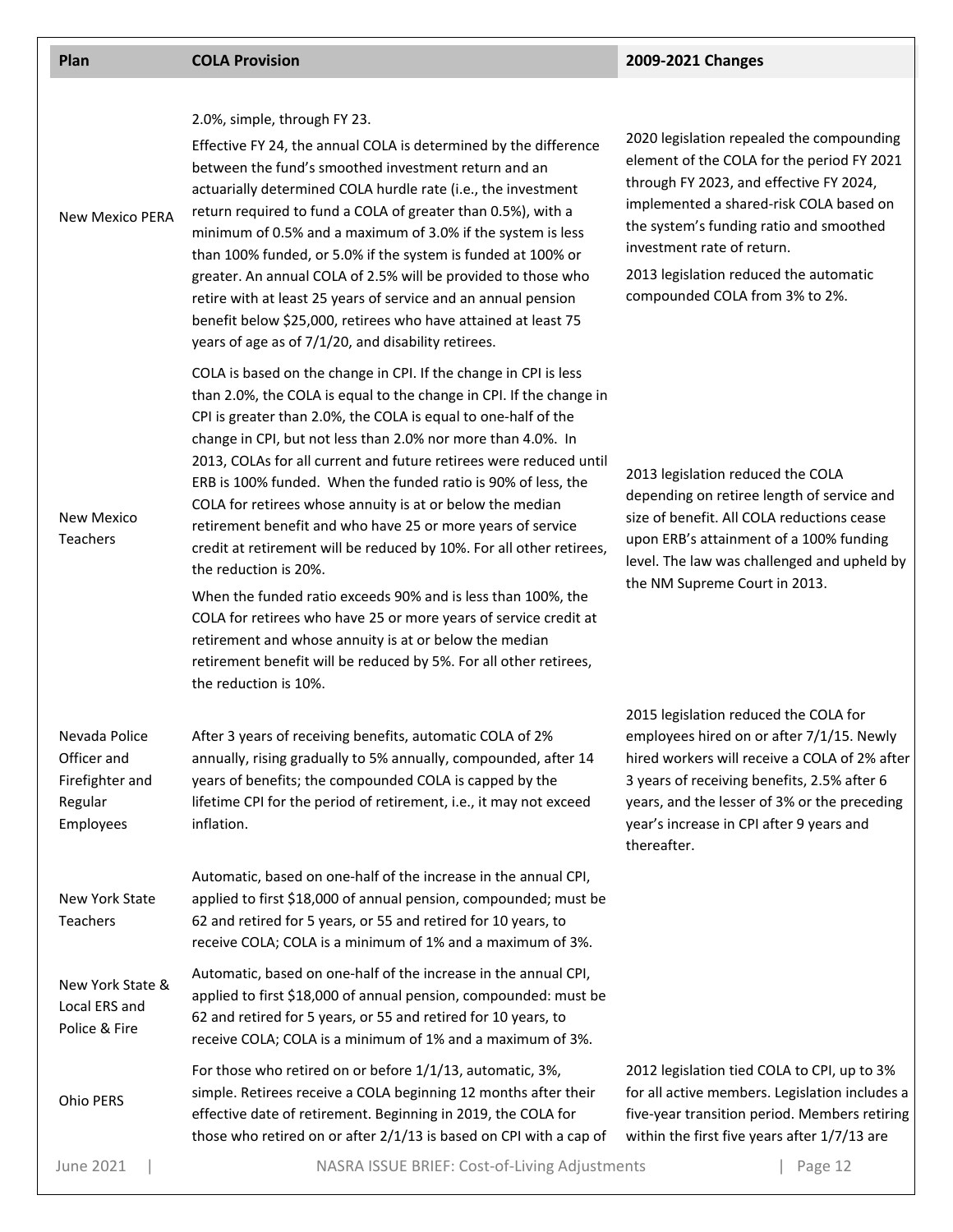| Plan                     | <b>COLA Provision</b>                                                                                                                                                                                                                                                                                                                                                                                                                                                    | 2009-2021 Changes                                                                                                                                                                                                                                                                                                                                   |
|--------------------------|--------------------------------------------------------------------------------------------------------------------------------------------------------------------------------------------------------------------------------------------------------------------------------------------------------------------------------------------------------------------------------------------------------------------------------------------------------------------------|-----------------------------------------------------------------------------------------------------------------------------------------------------------------------------------------------------------------------------------------------------------------------------------------------------------------------------------------------------|
|                          | 3.0%, simple. The first COLA is paid 12 months after their<br>effective date of retirement.                                                                                                                                                                                                                                                                                                                                                                              | eligible for a simple 3% COLA until 12/31/18.<br>OPERS currently is pursuing legislation that<br>would suspend the COLA for all retirees in<br>2022 and 2023 and extend the COLA waiting<br>period from 12 to 24 months for future<br>retirees beginning in 2022. Changes are<br>subject to approval by the Ohio Legislature.                       |
| Ohio Police & Fire       | Lesser of 3% or the CPI, automatic, simple; COLA delayed until<br>age 55 for all members except survivors and those receiving<br>permanent disability benefits.                                                                                                                                                                                                                                                                                                          | Per 2012 legislation, COLA reduced and tied<br>to CPI; onset delayed for nearly all members.                                                                                                                                                                                                                                                        |
| Ohio School<br>Employees | As of 1/1/18, COLA no longer statutorily guaranteed, but is<br>discretionary, based on board approval. If the board chooses to<br>provide a COLA, the COLA is tied to the change in CPI-W and is<br>capped at 2.5%, though the board may approve a COLA above<br>2.5% if the board's actuary is in agreement. Board may also lower<br>COLA below CPI-W upon actuary's recommendation. COLA onset<br>for new benefit recipients is delayed until 4th benefit anniversary. | Per legislation effective September 2017,<br>the automatic, 3% simple retiree COLA was<br>replaced with a discretionary COLA tied to<br>CPI-W. As a result of this authority, the<br>board suspended COLAs for three years<br>(from 1/1/18 until 1/1/21). Per March 2018<br>legislation, board determines COLA onset for<br>new benefit recipients. |
| <b>Ohio Teachers</b>     | The COLA is currently 0%. By a vote of the STRS Ohio board in<br>April 2017 in order to preserve the fiscal integrity of the pension<br>fund, a reduction from 2% to 0% went into effect 7/1/17.<br>Pursuant to that board vote, not later than the next quinquennial<br>actuarial experience review, the board will evaluate whether an<br>upward adjustment to the COLA is payable without materially<br>impacting the fiscal integrity of the retirement system.      | Per 2012 legislation, members who retire on<br>or after 8/1/13 qualify for a 2% simple COLA<br>beginning on the fifth anniversary of their<br>retirement. In 2017, the STRS board voted to<br>reduce the COLA to 0% to keep the system's<br>funding period to no more than 30 years and<br>maintain the fiscal integrity of the system.             |
| Oklahoma PERS            | Ad hoc as approved by the legislature; subject to required<br>funding.                                                                                                                                                                                                                                                                                                                                                                                                   | 2020 legislation approved the first retiree<br>COLA since 2008, which was exempted from<br>the 2011 funding requirement.<br>The Legislature approved a provision in 2011<br>requiring future COLAs to be funded. Prior<br>to this legislative action, a 2% COLA had<br>regularly been approved.                                                     |
| Oklahoma<br>Teachers     | Ad hoc as approved by the legislature; subject to required<br>funding.                                                                                                                                                                                                                                                                                                                                                                                                   | 2020 legislation approved the first retiree<br>COLA since 2008, which was exempted from<br>the 2011 funding requirement.<br>The Legislature approved a provision in 2011<br>requiring future COLAs to be funded. Prior<br>to this legislative action, a 2% COLA had<br>regularly been approved.                                                     |
| Oregon PERS              | Automatic, based on CPI, up to 2.0%, compounded, for benefits<br>earned as of 10/1/13 or earlier. Automatic, based on CPI up to<br>1.25% on the first \$60,000 in benefits and 0.15% on amounts<br>above \$60,000 for benefits earned after 10/1/13.                                                                                                                                                                                                                     | 2013 legislation lowered the maximum COLA<br>applied to future benefit accruals for retired<br>members as well as current employees and<br>new hires from 2% to 1.25% on the first<br>\$60,000 in benefits, and 0.15% on amounts<br>above \$60,000. The law also provided for<br>supplementary COLA payments depending                              |
| June 2021                | NASRA ISSUE BRIEF: Cost-of-Living Adjustments                                                                                                                                                                                                                                                                                                                                                                                                                            | Page 13                                                                                                                                                                                                                                                                                                                                             |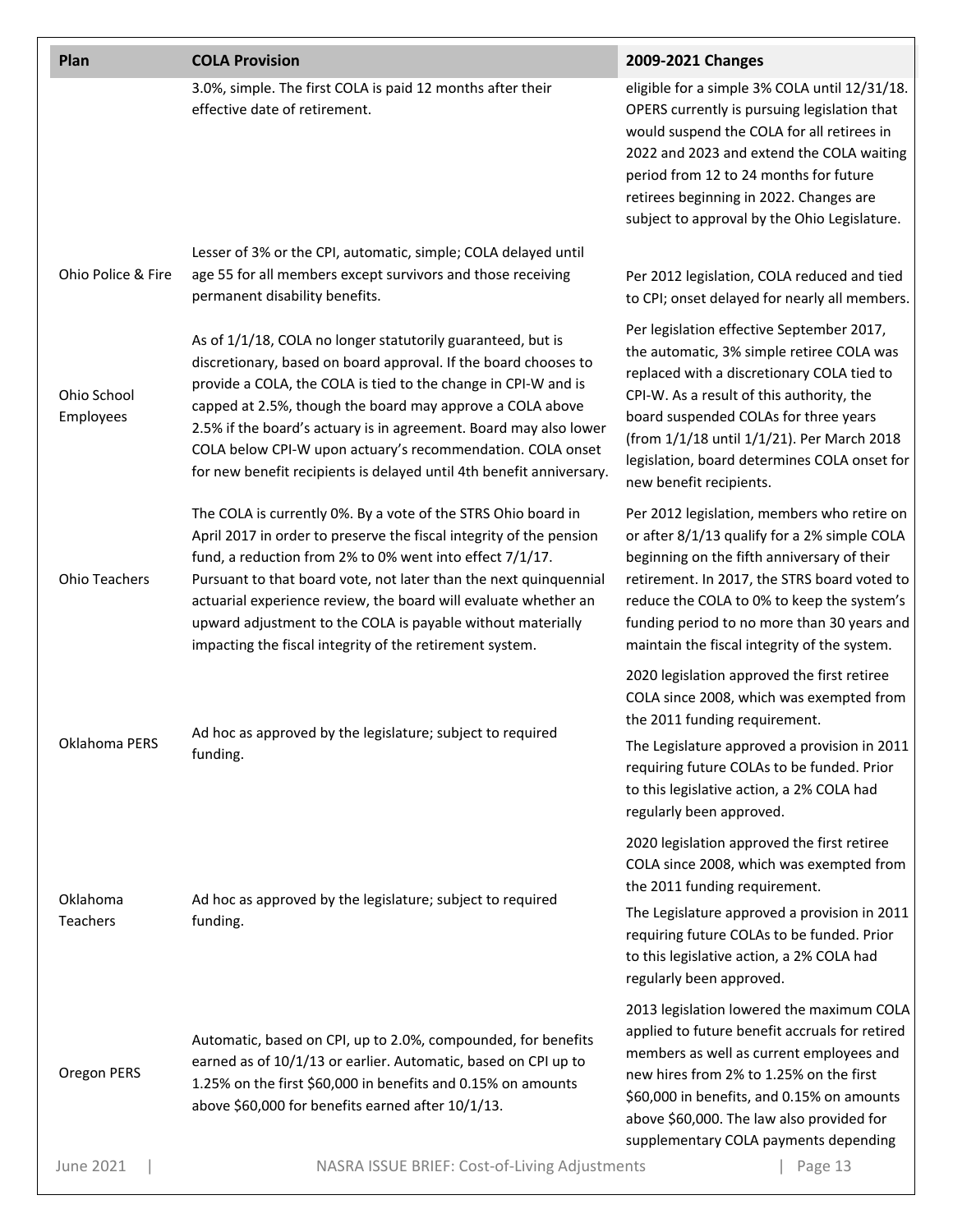#### **Plan COLA Provision 2009-2021 Changes**

on benefit levels over six years The law was challenged and partially rejected as an unconstitutional adjustment to COLA as it pertains to benefits earned prior to the law's effective date. The court also invalidated the supplementary payments.

| Pennsylvania<br><b>School Employees</b> | Ad hoc as approved by the general assembly.                                                                                                                                                                                                                                                                                                                                                                                                                                                                                                                                                                                                                                                                                                                                                                                                                                                                        |                                                                                                                                                                                                                                                                                                                                                                                                                                                                                                                               |
|-----------------------------------------|--------------------------------------------------------------------------------------------------------------------------------------------------------------------------------------------------------------------------------------------------------------------------------------------------------------------------------------------------------------------------------------------------------------------------------------------------------------------------------------------------------------------------------------------------------------------------------------------------------------------------------------------------------------------------------------------------------------------------------------------------------------------------------------------------------------------------------------------------------------------------------------------------------------------|-------------------------------------------------------------------------------------------------------------------------------------------------------------------------------------------------------------------------------------------------------------------------------------------------------------------------------------------------------------------------------------------------------------------------------------------------------------------------------------------------------------------------------|
| Pennsylvania<br><b>State ERS</b>        | Ad hoc as approved by the general assembly.                                                                                                                                                                                                                                                                                                                                                                                                                                                                                                                                                                                                                                                                                                                                                                                                                                                                        |                                                                                                                                                                                                                                                                                                                                                                                                                                                                                                                               |
| Rhode Island ERS                        | Effective 7/1/15, annual COLA is comprised of the sum of two<br>elements; 1) 50% of the 5-year average investment return of the<br>retirement system, less 5.5%, with a floor of 0% and a cap of 4%.,<br>and 2) the lesser of 3% or the increase in CPI for the previous<br>year. The COLA produced by the sum of these elements is subject<br>to a floor of 0% and a cap of 3.5% and is applied to the first<br>\$25,855 of retirement benefit; such amount is indexed annually<br>in the same percentage as determined above. The COLA<br>commences upon the later of the third anniversary of the date of<br>retirement or the date on which the retiree reaches his or her<br>Social Security retirement age, whichever is later. A COLA is<br>granted annually if the plan is at least 80% funded. If the plan<br>funding is below 80%, the COLA is granted every four years until<br>80% funding is reached. | For members not eligible to retire as of<br>9/30/09, the law changed the COLA for all<br>members from 3% compounded annually to<br>the COLA provided under a 2005 reform,<br>applicable to non-vested members, which is<br>the lower of either the CPI or 3% and<br>requires a full 3-year anniversary from the<br>date of retirement for receipt of the COLA.<br>The Rhode Island Legislature again in 2011<br>revised the COLA provisions, effective<br>7/1/12. A challenge to the law was settled in<br>mediation in 2015. |
| Rhode Island<br>Municipal               | Effective 7/1/15, annual COLA is comprised of the sum of two<br>elements; 1) 50% of the 5-year average investment return of the<br>retirement system, less 5.5%, with a floor of 0% and a cap of 4%.,<br>and 2) the lesser of 3% or the increase in CPI for the previous<br>year. The COLA produced by the sum of these elements is subject<br>to a floor of 0% and a cap of 3.5%, and is applied to the first<br>\$25,855 of retirement benefit, with such amount indexed<br>annually in the same percentage as determined above. The COLA<br>commences upon the third anniversary of the date of retirement<br>or the date on which the retiree reaches his or her Social Security<br>retirement age, whichever is later. A COLA is granted annually as<br>long as the plan is at least 80% funded. If the plan funding is<br>below 80% the COLA is granted every four years until 80%<br>funding is reached.    | The Rhode Island Legislature in 2011 revised<br>COLA provisions from automatic 3% non-<br>compounded, effective 7/1/12. A challenge<br>to the law was settled in mediation in 2015.                                                                                                                                                                                                                                                                                                                                           |
| South Carolina<br>Police                | Automatic, based on CPI up to 1% annually, subject to an annual<br>cap of \$500.                                                                                                                                                                                                                                                                                                                                                                                                                                                                                                                                                                                                                                                                                                                                                                                                                                   | Per 2012 legislation, COLA is subject to an<br>annual cap.                                                                                                                                                                                                                                                                                                                                                                                                                                                                    |
| South Carolina RS                       | Automatic, 1% annually, subject to an annual cap of \$500.                                                                                                                                                                                                                                                                                                                                                                                                                                                                                                                                                                                                                                                                                                                                                                                                                                                         | Per 2012 legislation, COLA is subject to an<br>annual cap.                                                                                                                                                                                                                                                                                                                                                                                                                                                                    |
| South Dakota RS                         | If the system is fully funded or greater, COLA is equal to CPI-W<br>with a minimum of 0.0% and a maximum of 3.5%. If the system is<br>less than fully funded, COLA is equal to CPI-W with a minimum of<br>0.0% and a maximum equal to a "restricted COLA maximum"                                                                                                                                                                                                                                                                                                                                                                                                                                                                                                                                                                                                                                                  | 2021 legislation reduced the minimum COLA<br>payable from 0.5% to 0.0%.<br>2017 legislation modified the COLA formula,<br>effective 7/1/18, to equal CPI-W with a                                                                                                                                                                                                                                                                                                                                                             |
| <b>June 2021</b>                        | NASRA ISSUE BRIEF: Cost-of-Living Adjustments                                                                                                                                                                                                                                                                                                                                                                                                                                                                                                                                                                                                                                                                                                                                                                                                                                                                      | Page 14                                                                                                                                                                                                                                                                                                                                                                                                                                                                                                                       |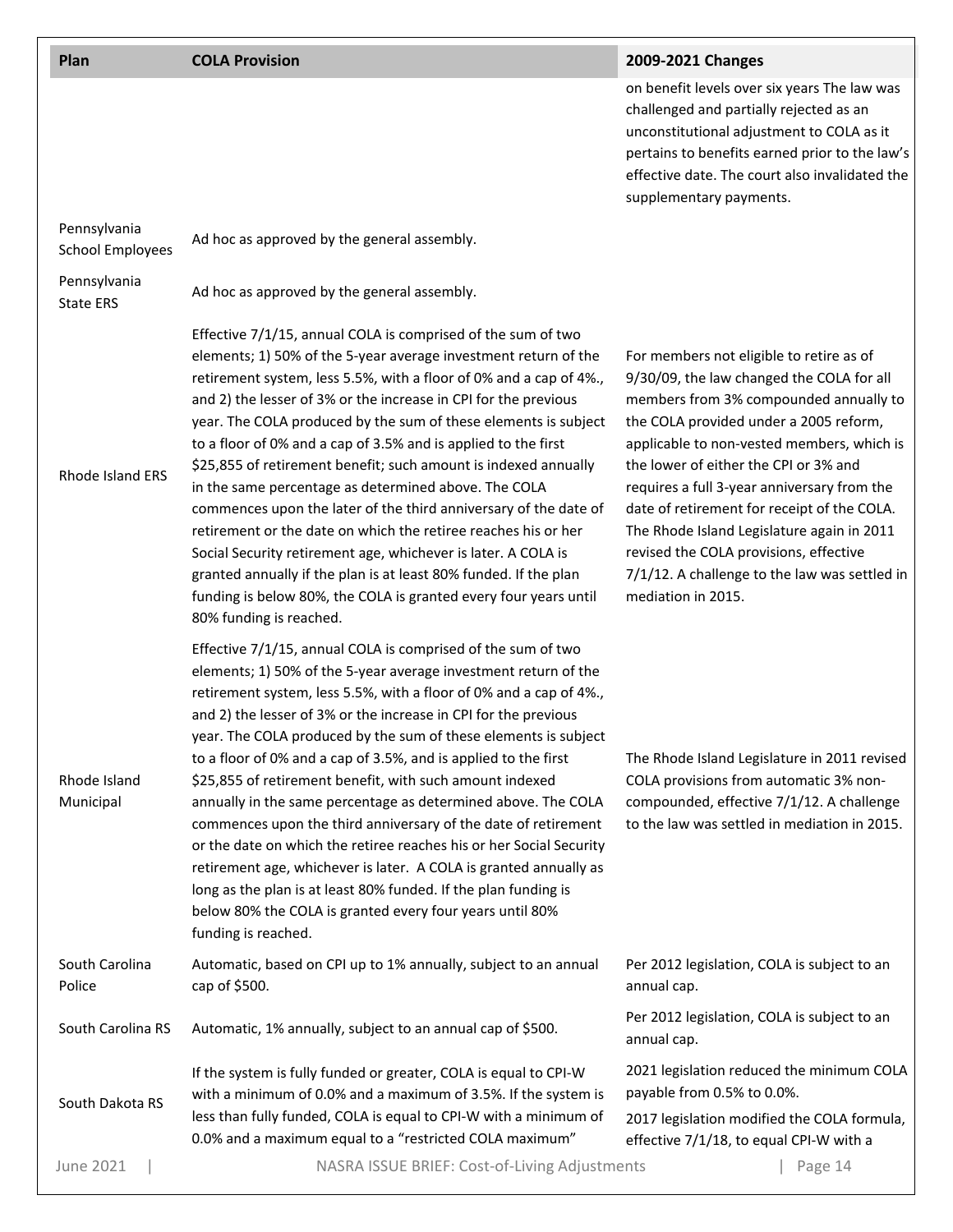| Plan                                             | <b>COLA Provision</b>                                                                                                                                                                                                                                                                    | 2009-2021 Changes                                                                                                                                                                                                                                                                                                  |
|--------------------------------------------------|------------------------------------------------------------------------------------------------------------------------------------------------------------------------------------------------------------------------------------------------------------------------------------------|--------------------------------------------------------------------------------------------------------------------------------------------------------------------------------------------------------------------------------------------------------------------------------------------------------------------|
|                                                  | which is to be calculated at a level necessary to restore the<br>system to full funding.                                                                                                                                                                                                 | minimum of 0.5%, and a maximum<br>depending on the system's funded status.                                                                                                                                                                                                                                         |
| <b>TN Political</b><br>Subdivisions              | Participating employers may choose from 1 of 2 options: a) no<br>COLA; b) automatic based on CPI, up to 3%, compounded.                                                                                                                                                                  |                                                                                                                                                                                                                                                                                                                    |
| TN State and<br>Teachers                         | Automatic based on CPI, up to 3% compounded.                                                                                                                                                                                                                                             | 2013 legislation provides for the potential<br>reduction or suspension of the COLA if<br>employer cost or unfunded liability<br>thresholds are exceeded.                                                                                                                                                           |
| Texas County &<br>District                       | Ad hoc, approved by individual employers. Employers can choose<br>no COLA, a flat % COLA (limited based on CPI), or a CPI-based<br>COLA (10% - 100% of CPI), compounded.                                                                                                                 |                                                                                                                                                                                                                                                                                                                    |
| Texas ERS and<br><b>LECOS</b>                    | Ad hoc as approved by the legislature; per state law, plan's<br>amortization period must be less than 31 years for legislature to<br>approve a COLA.                                                                                                                                     |                                                                                                                                                                                                                                                                                                                    |
| <b>Texas Municipal</b>                           | Based on individual employer election; employers may choose no<br>COLA or one based on 30%, 50%, or 70% of CPI, compounded.                                                                                                                                                              |                                                                                                                                                                                                                                                                                                                    |
| <b>Texas Teachers</b>                            | Ad hoc, as approved by the legislature; per state law, plan's<br>amortization period must be less than 31 years for legislature to<br>approve a COLA.                                                                                                                                    |                                                                                                                                                                                                                                                                                                                    |
| Utah<br>Noncontributory                          | For those hired before 7/1/11, automatic based on CPI up to<br>4.0%, simple; for those hired after 6/30/11, based on CPI up to<br>2.5%, simple.                                                                                                                                          | Legislature reduced maximum COLA for<br>those hired after 6/30/11 from 4% to 2.5%.                                                                                                                                                                                                                                 |
| Virginia<br>Retirement<br>System                 | Automatic based on CPI for the first 3%, and one-half of the next<br>4% of CPI, with an annual cap of 5%, compounded; effective<br>1/1/13, COLAs for non-vested active members are based on the<br>first 2% of CPI and one-half of the next 1%, with an annual cap of<br>3%, compounded. | Effective 1/1/2013, COLAs for non-vested<br>members are capped at 3% rather than 5%;<br>for early retirees, COLA onset is delayed<br>until July 1 one year following retirement.                                                                                                                                   |
| <b>Vermont State</b><br>Employees                | Automatic based on CPI, up to 5%, compounded.                                                                                                                                                                                                                                            |                                                                                                                                                                                                                                                                                                                    |
| Vermont<br>Teachers                              | Automatic based on one-half of CPI, up to 5%, compounded.                                                                                                                                                                                                                                |                                                                                                                                                                                                                                                                                                                    |
| Washington<br>LEOFF Plan 1                       | Automatic, full CPI, compounded.                                                                                                                                                                                                                                                         |                                                                                                                                                                                                                                                                                                                    |
| Washington<br>LEOFF Plan 2                       | Automatic based on CPI, up to 3% compounded.                                                                                                                                                                                                                                             |                                                                                                                                                                                                                                                                                                                    |
| <b>Washington PERS</b><br>and Teachers Plan<br>1 | None.                                                                                                                                                                                                                                                                                    | 2020 legislation provided a benefit increase<br>to retirees of the PERS and TRS Plans 1.<br>2011 legislation eliminated automatic COLA<br>which provided a postretirement benefit<br>increase based on a \$/years of service<br>calculation. The law was challenged and<br>upheld by the WA Supreme Court in 2014. |

June 2021 | NASRA ISSUE BRIEF: Cost-of-Living Adjustments | Page 15